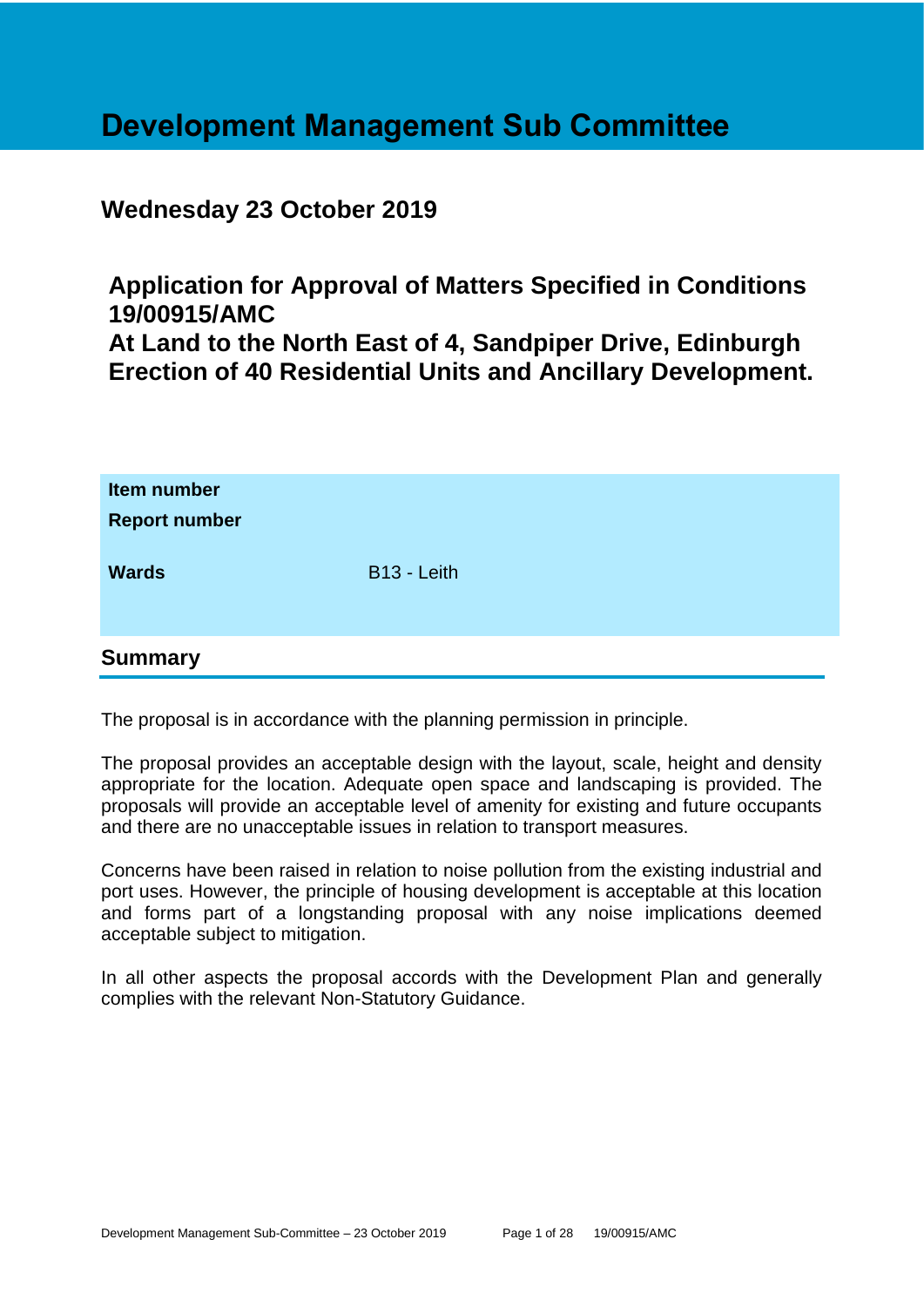# **Links**

| <b>Policies and guidance for</b> | LDPP, LDEL01, LDEL03, LDES01, LDES02,       |
|----------------------------------|---------------------------------------------|
| this application                 | LDES03, LDES04, LDES05, LDES06, LDES07,     |
|                                  | LDES08, LDES10, LEN08, LEN13, LEN14, LEN16, |
|                                  | LHOU01, LHOU02, LHOU03, LHOU04, LHOU06,     |
|                                  | LHOU10, LTRA02, LTRA03, LTRA04, LTRA07,     |
|                                  | LTRA09, LRS06, NSG, NSGD02,                 |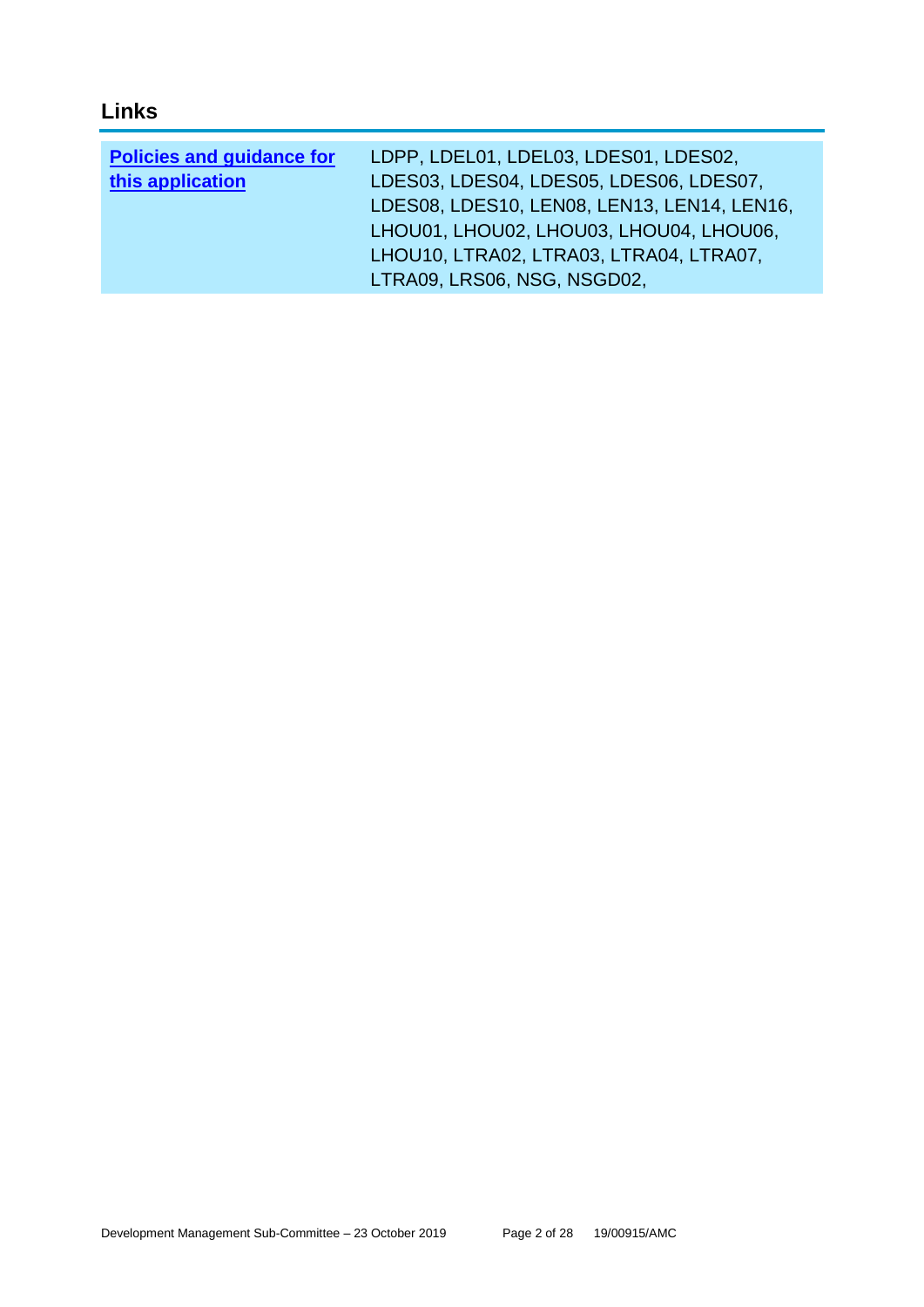# **Application for Approval of Matters Specified in Conditions 19/00915/AMC**

**At Land to the North East of 4, Sandpiper Drive, Edinburgh Erection of 40 Residential Units and Ancillary Development.**

## **Recommendations**

**1.1** It is recommended that this application be Approved subject to the details below.

## **Background**

## **2.1 Site description**

The site covers 0.33 hectares and is located within the Western Harbour area. The site is relatively flat and currently fenced off vacant land.

The site is bounded by Sandpiper Drive to the west and north, this is bounded by vacant land that is earmarked for development. To the south is an area of vacant land with the existing Asda supermarket and associated public realm further south. To the east is the supermarket car park and unmanned petrol station. Leith Docks lies to the east.

## **2.2 Site History**

1 July 2002 - outline permission granted for a mixed-use development including residential, commercial, retail and public amenity development, public open space provision and associated reclamation, access, service and landscaping arrangements.

A condition attached to this consent required the approval of a detailed design brief prior to the submission of reserved matters or detailed proposals. The brief was required to set out general urban design principles and include more detailed urban design frameworks for individual areas. The application site was identified as Plot 6 within the parameters plan with a capacity of 40 residential units (application reference: 01/03229/OUT).

8 September 2004 - The Western Harbour Masterplan Design Brief was approved. This included a masterplan (referred to as the Robert Adam Masterplan) and addressed issues such as car parking, landscape, key open spaces, character description, block detail studies, sustainability, wind studies and daylighting.

3 March 2009 - planning permission granted to extend the period of time for the approval of reserved matters under planning permission 01/03229/OUT for a further 10 years (application reference: 09/00165/OUT).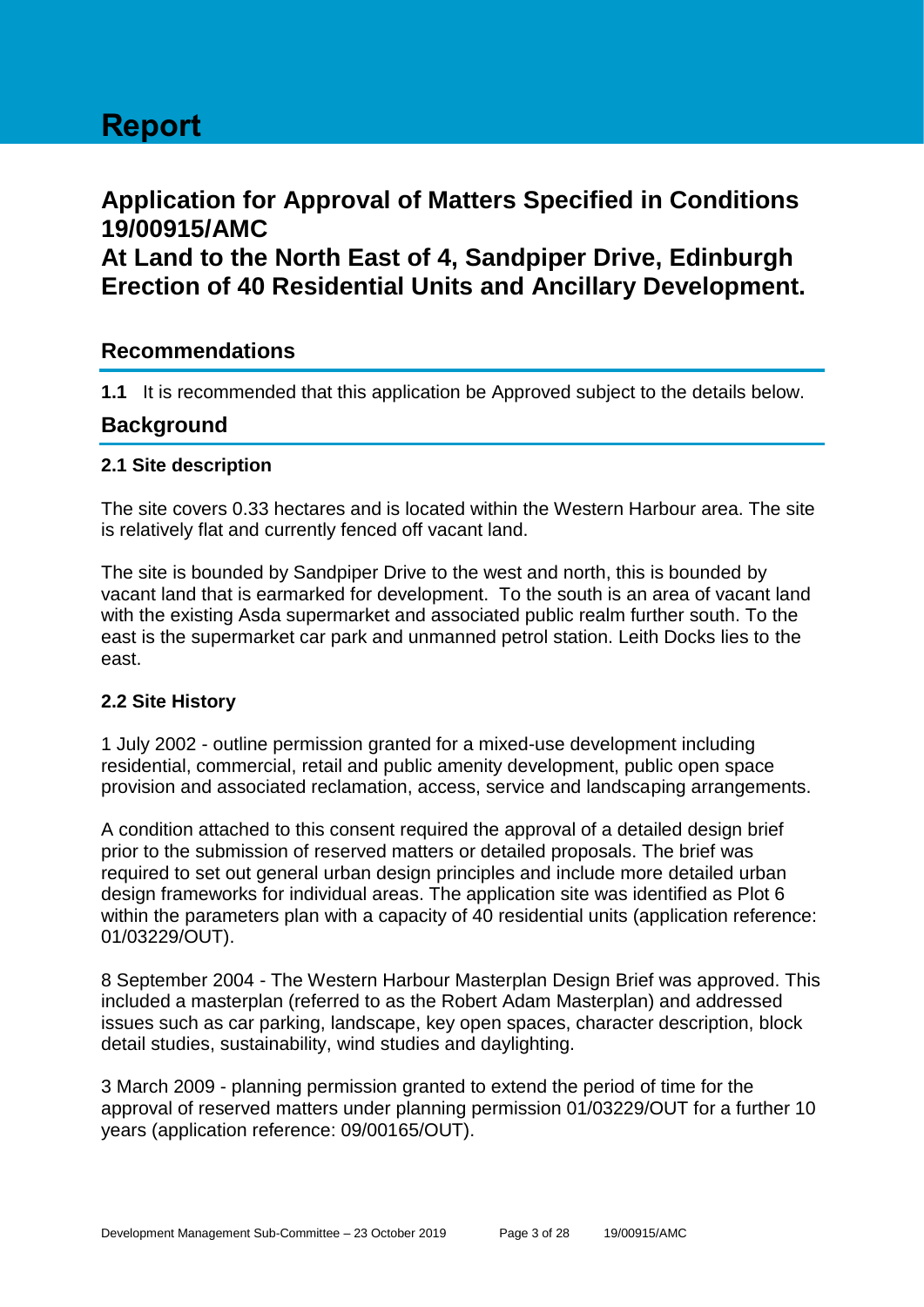10 October 2018 - committee approved a new Revised Design Framework for the land at Western Harbour within Forth Ports Ltd ownership. This replaced the previously approved masterplan and design brief (linked to application reference: 09/00165/OUT). The application site is on land adjacent to the area covered by the framework.

## **Adjacent sites:**

29 February 2009 - reserved matters application on land to the east and south of the site for the siting and design of supermarket unit (Asda), two additional retail units, car parking layout and design, landscaping, public realm, vehicular and servicing accesses approved (application reference: 07/04404/REM). Completed.

27 August 2012 - permission granted for the erection of a petrol filling station and associated works including access and landscaping on land to the east of the site (application reference: 12/02274/FUL). Completed.

25 September 2019 - application approved, subject to a legal agreement, on land to the west of the site for the approval of matters specified in condition 2 of planning permission 09/00165/OUT for residential (938 units) and commercial development providing for Use Classes 1, 2, 3 and 4 and associated infrastructure (application reference: 19/00986/AMC).

25 September 2019 - application approved on land further west of the site for the approval of matters specified in condition 2 of planning permission 09/00165/OUT for a proposed park (application reference: 19/01040/AMC).

## **Main report**

## **3.1 Description of the Proposal**

The proposal seeks to primarily deal with a number of matters specified in condition 2 of outline planning permission 09/00165/OUT. The matters specified in condition 2 include siting, design and height of development including design of all external features and materials, design of public and open spaces, sustainability, access and road layouts, car and cycle parking, footpaths and cycle routes, boundary treatments hard and soft landscaping details, planting details, maintenance, the nature of any infill material and remediation for any landfill gases.

Information has also been submitted to deal with conditions 5 and 6 in relation to a design brief and general design principles.

The proposal is for 40 flatted units across five storeys with associated development including new access, car and cycle parking and associated hard and soft landscaping. The proposed accommodation includes:

- 6 x one bedroom flats;
- 22 x two bedroom flats; and
- $-12x$  three bedroom flats.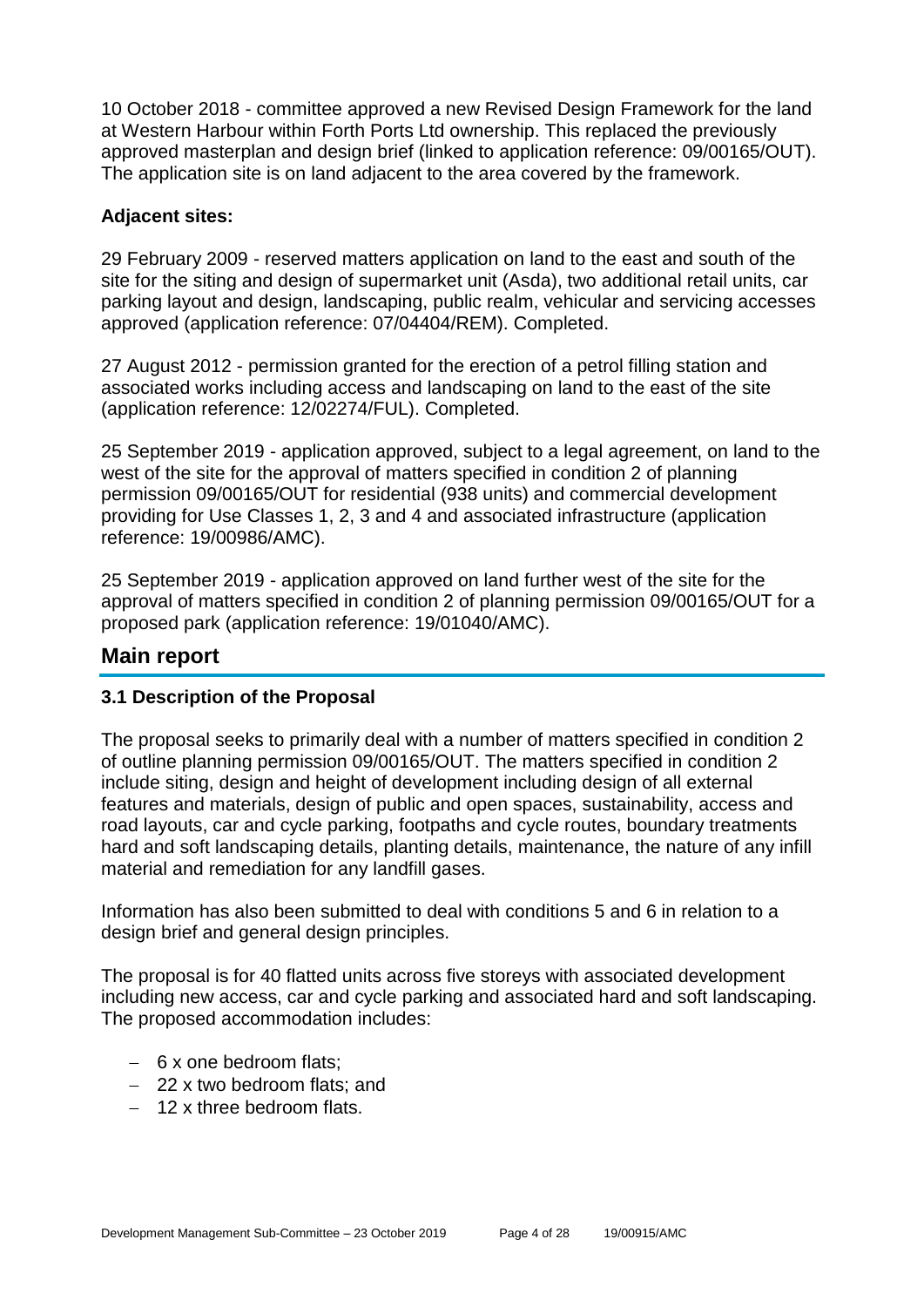The proposed flats are in a C-shape block set around a rear landscaped courtyard area which covers 770 sqm. The principal elevations front onto Sandpiper Drive to the north and west with the elevations then returning into the site at the south where the access is formed.

The vehicular access from Sandpiper Drive leads through to a car parking area. A total of 29 car parking spaces are proposed, three of which are accessible and five contain electric vehicle charging points. Two motorcycle spaces are also proposed. Cycle and bin stores are contained within the blocks at the ground floor level. Eighty-eight cycle spaces are proposed.

The main materials proposed are buff brick with cladding panels to split the elevations vertically. Windows and doors are proposed to be uPVC framed and grey in colour. Glazed balustrade balconies are proposed with Juliette balconies proposed on the top floor. The roof is to be a single ply membrane.

## **Scheme 1:**

The previous scheme contains a different mix of units consisting of 32 x two bedroom and 8 x three bedroom.

Internally, the site contained a turning hammerhead and a total of 36 car parking spaces. External cycle and bin stores within the courtyard area where also proposed.

The elevational treatment and the number of materials proposed have also been rationalised.

## **Supporting Documents:**

- Design Framework;
- Ecology Report;
- Noise Report;
- Daylight and Sunlight Report;
- Planning Statement;
- Site Investigation Report; and
- Sustainability Form

These documents are available to view on Planning and Building Standards Online Services.

#### **3.2 Determining Issues**

Section 25 of the Town and Country Planning (Scotland) Act 1997 states - Where, in making any determination under the planning Acts, regard is to be had to the development plan, the determination shall be made in accordance with the plan unless material considerations indicate otherwise.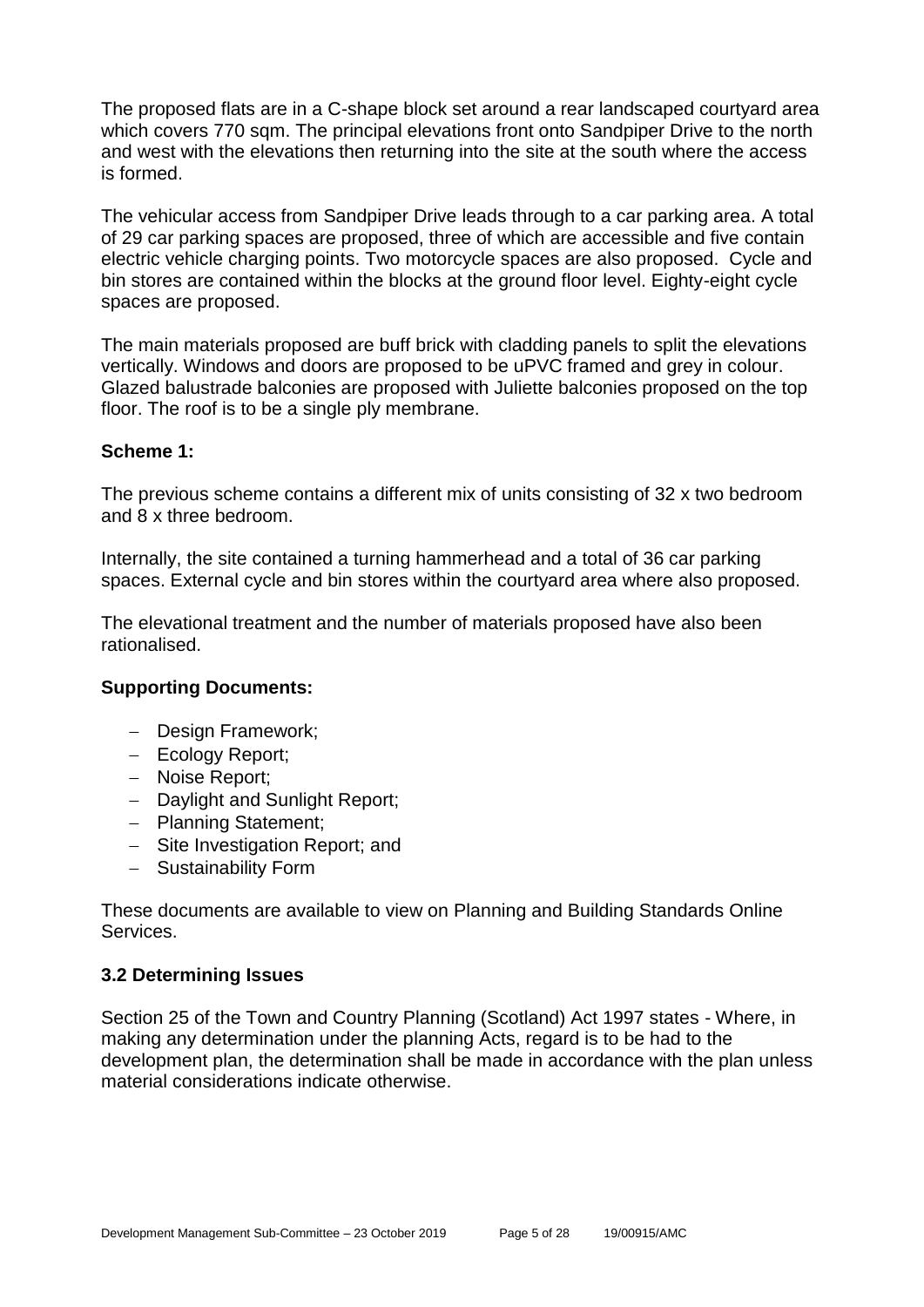Do the proposals comply with the development plan?

If the proposals do comply with the development plan, are there any compelling reasons for not approving them?

If the proposals do not comply with the development plan, are there any compelling reasons for approving them?

#### **3.3 Assessment**

To address these determining issues, the Committee needs to consider whether:

- a) the development complies with the planning permission in principle
- b) the proposed design, scale and layout are acceptable
- c) the proposed open space and landscaping are acceptable;
- d) the proposal provides an acceptable level of amenity for future occupiers and neighbours
- e) the transport, access and parking arrangements are acceptable
- f) there are any other material considerations and
- g) the representations have been addressed.

#### a) Principle

The Edinburgh Local Development Plan (LDP) identifies Western Harbour as proposal EW1a for a housing-led mixed use development.

The site has outline planning permission (now referred to as planning permission in principle or PPP) for up to 3000 homes in total and other uses including retail, office and open space. This was first granted in 2002 (planning application 01/03229/OUT) and then extended in 2009 (planning application 09/00165/OUT).

The proposed 40 units aligns with the outline planning permission and the aspirations of the LDP in terms of being housing-led development in this location.

The delivery of affordable housing (AHP) through Port of Leith Housing Association at sections R2 (102 homes) and S2 (111), and R1 (96) delivered through the National Housing Trust, along with a further 138 homes at R3 and S1 currently under construction, ensures that the number of affordable homes (447) exceeds the AHP requirement for the Masterplan area. Therefore, there is no requirement for this application to deliver affordable housing as this has been met under the terms of the outlying agreement covered in the masterplan.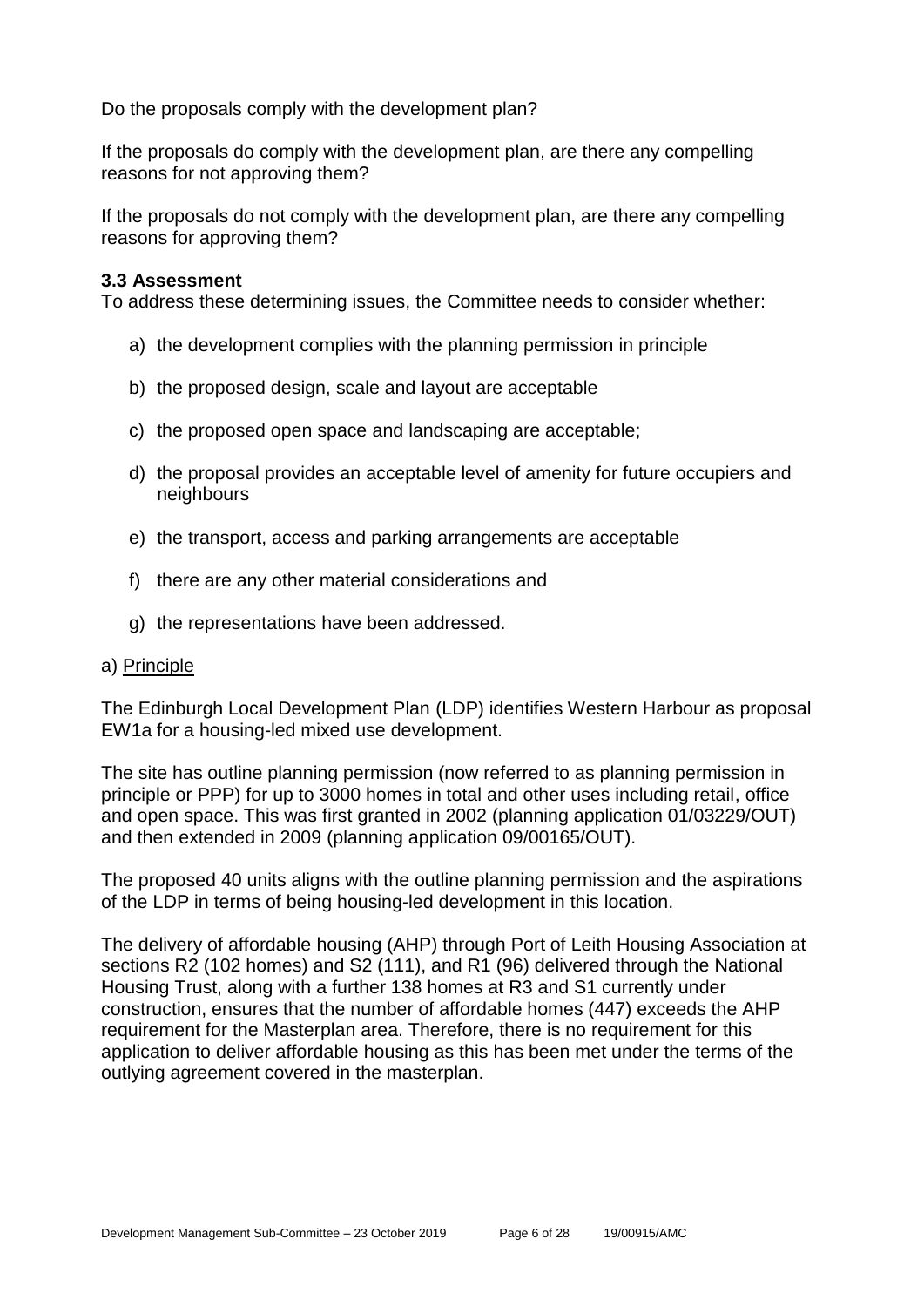The principle of residential development is established on the site.

## b) Design, Scale and Layout

LDP Policies Des 1 - Des 8 set out requirements for proposals to be based on an overall design concept which draws on the positive characteristics of the surrounding area with the need for a high quality of design which is appropriate in terms of height, scale and form, layout and materials.

LDP Policy Del 3 (Edinburgh Waterfront) states that planning permission will be granted for development which will contribute towards the creation of new urban quarters at Leith Waterfront. This requires (amongst other matters) comprehensively designed proposals which maximise the development potential of the area, the provision of a series of mixed use sustainable neighbourhoods, proposals for a mix of house types, sizes and affordability.

As part of the application, a design framework has been provided to deal with conditions 5 and 6 on the outline permission. This considers how the development will integrate with the wider site, both the recently approved mixed-use development in application number 19/00986/AMC on adjacent land and also the framework established through the Revised Design Framework for the wider area at Western Harbour in Forth Ports ownership.

The LDP sets out a number of development principles for the Waterfront, this includes completing the approved street layout and perimeter block urban form. The layout responds to Sandpiper Drive and provides frontage to the two sides and also where the development returns back into the site.

However, due to the existing ASDA car park, associated petrol station and the size of the site, it is not possible to provide a full perimeter block style development as advocated in the LDP development principles. This was also acknowledged in the layout shown in the previous Robert Adam Masterplan. The principal elevations do provide frontages on the streetward side.

The location of the proposed car parking does not compromise the rear landscaped courtyard area. Pedestrian linkages are proposed through to the adjacent land.

LDP Policy Des 2 (Co-ordinated Development) states that planning permission will be granted for development which will not compromise: a) the effective development of adjacent land; or b) the comprehensive development and regeneration of a wider area as provided for in a master plan, strategy or development brief approved by the Council.

There is a vacant area of land to the south of the proposal that does not form part of the development site. The applicant has been in discussion with the land owner (Asda) and has indicated that in the medium term Asda envisage the land as providing an extension to the existing public realm outside their store entrance. In the longer term Asda has advised of its aspiration to bring forward proposals for additional commercial uses (Class 1 - Shops, Class 2 - Financial, Professional and other services or Class - 3 Food and Drink).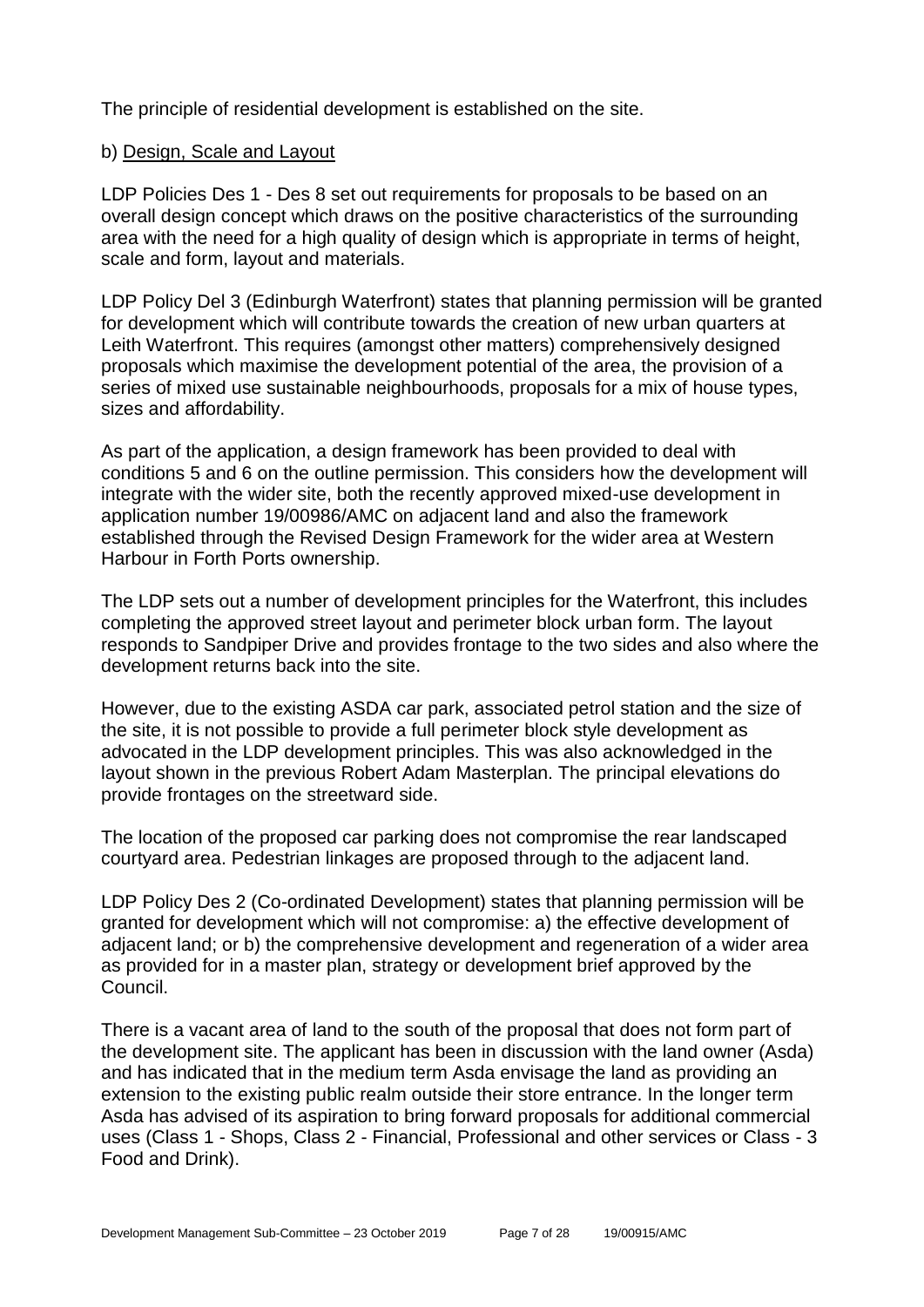Sketches have been provided to show how either of these options could come forward and demonstrate that the proposed development would not compromise the development of the adjacent land.

LDP Policy Des 1 (Design Quality and Context) states that proposals should create a sense of place and be based on an overall design concept that draws on the positive characteristics of the surrounding area.

The submitted design framework sets out that the design of the block has been created to correspond to the blocks on the adjacent land. This results in the block broken up vertically by altering the materials and interpreting the dimensions of traditional feu plots. The design also introduces various setbacks and projections to visually break up the elevations. The block is contemporary in appearance and utilises ordered fenestration with balconies and Juliette balconies proposed throughout.

The main external material is brick (shown as buff brick in the drawings), which as noted in the Edinburgh Design Guidance has good weathering characteristics. Brick is proposed elsewhere in the harbour area and on the recently approved development adjacent to the application site.

Alongside the brick, rockclad cladding panels are proposed to break up the elevations and provide variation. It is recommended that samples of the materials are provided as a condition.

The roof is to be single ply membrane and angled to dip towards the rear of the elevations. This is similar to the flat roofed developments proposed adjacent to the site. At five storeys high, the proposed development ties in with the proposed five storey development proposed on the opposite side of Sandpiper Drive. It also aligns with the proposed heights of 4-6 storeys in the Revised Design Framework for the adjacent land.

The proposed density is 121 dwellings per hectare (dph) which is also comparable to the 130 dph recently approved on the adjacent land.

Overall, the development sits comfortably within the wider area and the recent proposals covering adjacent plots. The proposals will provide a suitable density, layout and design solution for the development and will contribute to the regeneration of the wider Western Harbour area. The relevant parts of condition 2 have been adequately dealt with.

## c) Open Space and Landscaping

LDP Policy Hou 3 (Private Green Space) sets out that for flatted developments there should be 10 sqm of open space provision per flat except where private space is provided.

All the units are to be flatted. A rear, south-facing courtyard has been provided as part of the development. This covers an area of approximately 770 sqm and therefore meets the space standard for the 40 flats. Open space accounts for 23% of the site area.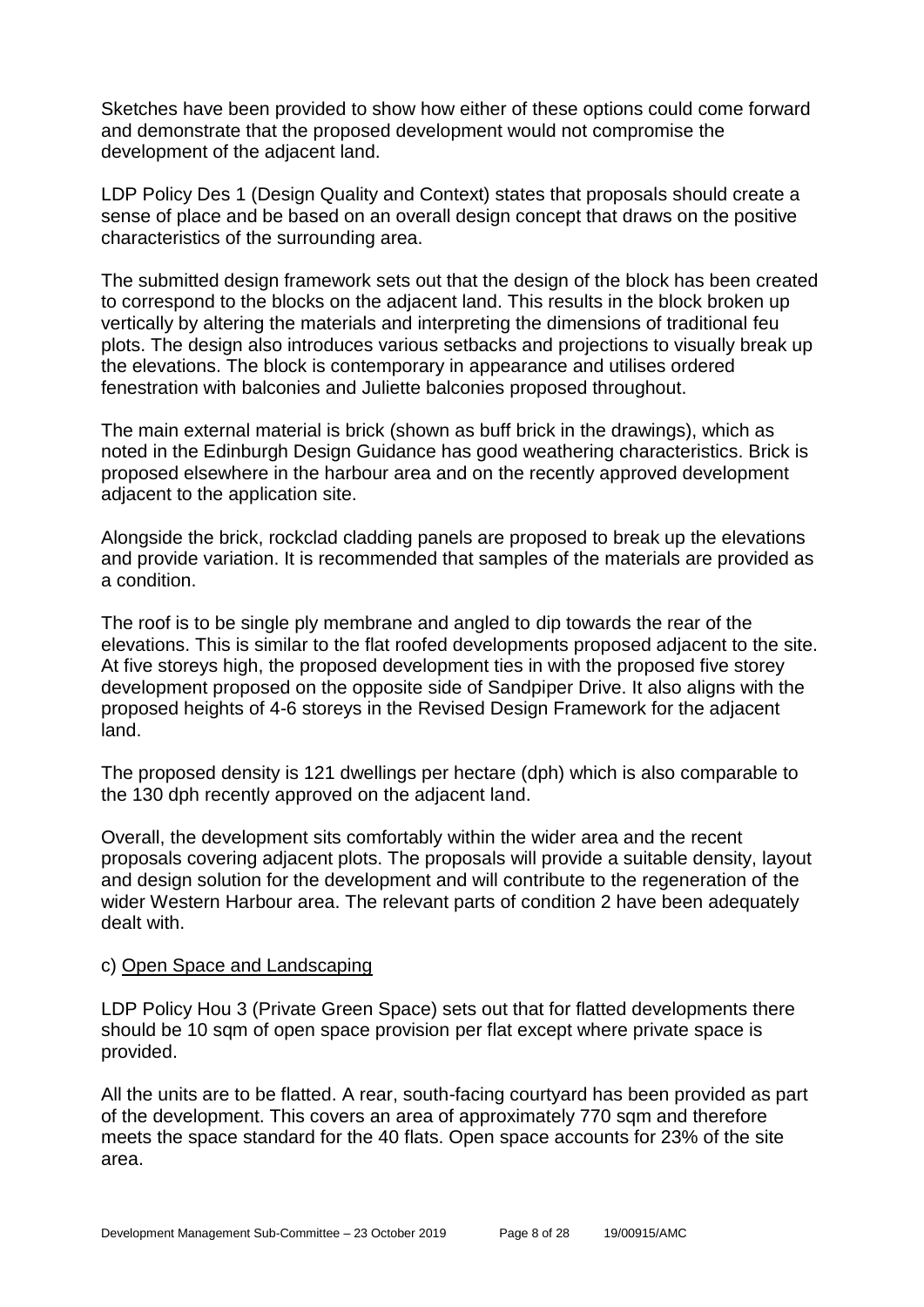The rear courtyard area is relatively flat and will allow for a range of activities. It is divided by the access paths and broke up by various tree and shrub planting. A total of 21 trees are proposed within the scheme and they have been adequately specified. The proposal complies with Policy Hou 3.

The ground floor flats have direct access to a small private garden area. Hedging is proposed as a boundary treatment to separate the area from the wider communal space. A small brick wall is also proposed along the main frontage, which is supplemented by further planting. This complies with the Edinburgh Design Guidance.

The details provided, including the maintenance schedule, adequately deal with the relevant parts of condition 2.

## d) Amenity

Policy Des 5 (Development Design - Amenity) of the LDP supports development where it can be demonstrated that neighbours and future occupiers will have an acceptable level of amenity in relation to noise, daylight, sunlight, privacy and outlook. The Edinburgh Design Guidance sets out standards for protecting residential amenity and how it will be assessed.

In terms of unit mix, the proposal contains a range of flat types and sizes. The Edinburgh Design Guidance (EDG) expects that 20% of units should be homes for growing families with at least three bedrooms. The proposals contains 12 units (30%) with three bedrooms. The internal floor areas comply with the recommended minimum sizes in the design guidance, whilst all the flats are also dual aspect. The mix and size of house types are acceptable in the context of Policy Hou 2 (Housing Mix).

## **Daylighting:**

The daylighting information submitted shows that the surrounding proposed buildings achieve the criteria set out in the Edinburgh Design Guidance and BRE Guide with the Vertical Sky Component (VSC) for all windows achieving above 27% or 80% of the existing VSC.

Within the proposed building itself, all but three of the rooms meet the required VSC criteria. Average Daylight Factor calculations have been carried out for these three rooms and this shows that the required levels are met.

## **Overshadowing:**

A sun path diagram has been provided showing hour by hour shadow plans on 21 March. This demonstrates that the communal open space will receive more than three hours of sunlight, as per the Edinburgh Design Guidance. The proposal will also not cause any detrimental overshadowing of adjacent land.

## **Privacy:**

The proposed development will be approximately 20 metres away from the adjacent proposed buildings to the west on Sandpiper Drive and 17 metres from the proposed development to the north (as shown in the Revised Design Framework).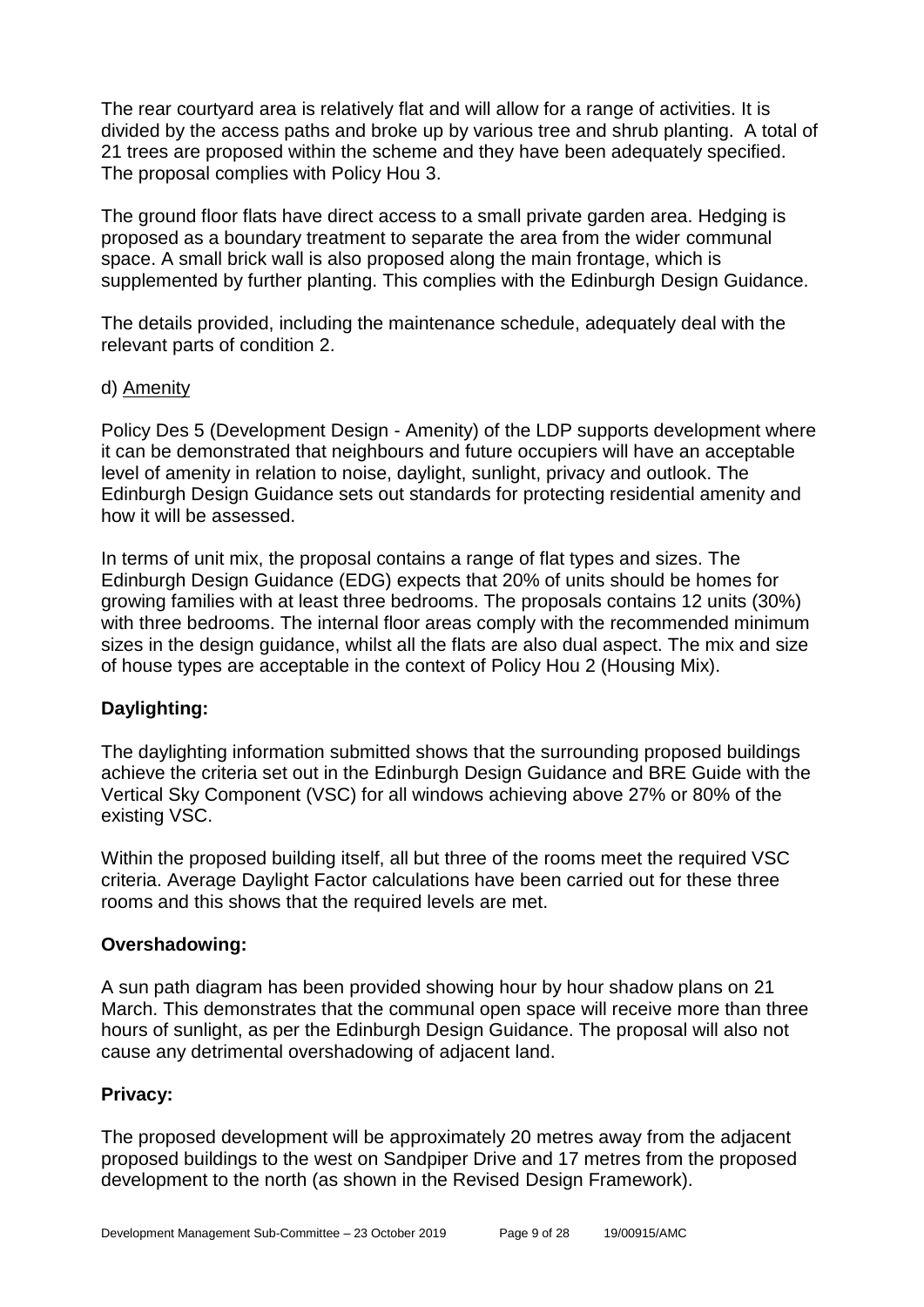The proposed elevation that fronts onto the access road to the rear courtyard area is approximately 16 metres from the boundary thus providing an adequate separation distance from any future development on the adjacent land.

The proposal provides adequate separation distances for the location.

## **Noise:**

Condition 11 of the outline permission related to a scheme for protecting any proposed residential development from noise from existing industrial and commercial activities affecting the application site. Information was submitted in 2004 and duly discharged by the Planning Authority at that time. As part of the condition there is an ongoing management component by Forth Ports.

A Noise Impact Assessment (NIA) has been provided in support of the application.

The NIA considered internal noise levels against the potential impact from traffic noise. Assuming a closed window standard and the installation of 6mm/16mm/6mm double glazing throughout the development, the NIA states that the relevant noise standard can be met.

Environmental Protection has concerns regarding the impact on future occupants from noise levels from commercial activities in the area, in particular port-based activities.

The information submitted considered two measurement positions, one on a northern part of the site and one on the southern part of the site. The sound levels have then been calculated with the windows closed, with them closed and a trickle ventilator open and also the windows 5% open. The NIA states that the noise would be within suggested limits.

However, Environmental Protection has indicated that the NIA does not address its concerns in relation to potential noise from the port activity.

The applicant has pointed to recent decisions to grant permission for housing on other sites in closer proximity to Leith Docks which recorded higher noise levels, at Ocean Drive and Bath Road. In these cases, it has been accepted that glazing with an alternative form of ventilation was an acceptable solution, albeit Environmental Protection also objected to both these applications.

The land is part of a long-standing development site that the LDP designates for housing led mixed use development. Therefore, the principle of housing is supported and also already in existence within the Western Harbour area. Consequently, it is proposed that a condition is used to secure mitigation measures.

In summary, the proposal generally provides a good level of amenity. In terms of noise, it is proposed to condition this to ensure full mitigation details are provided.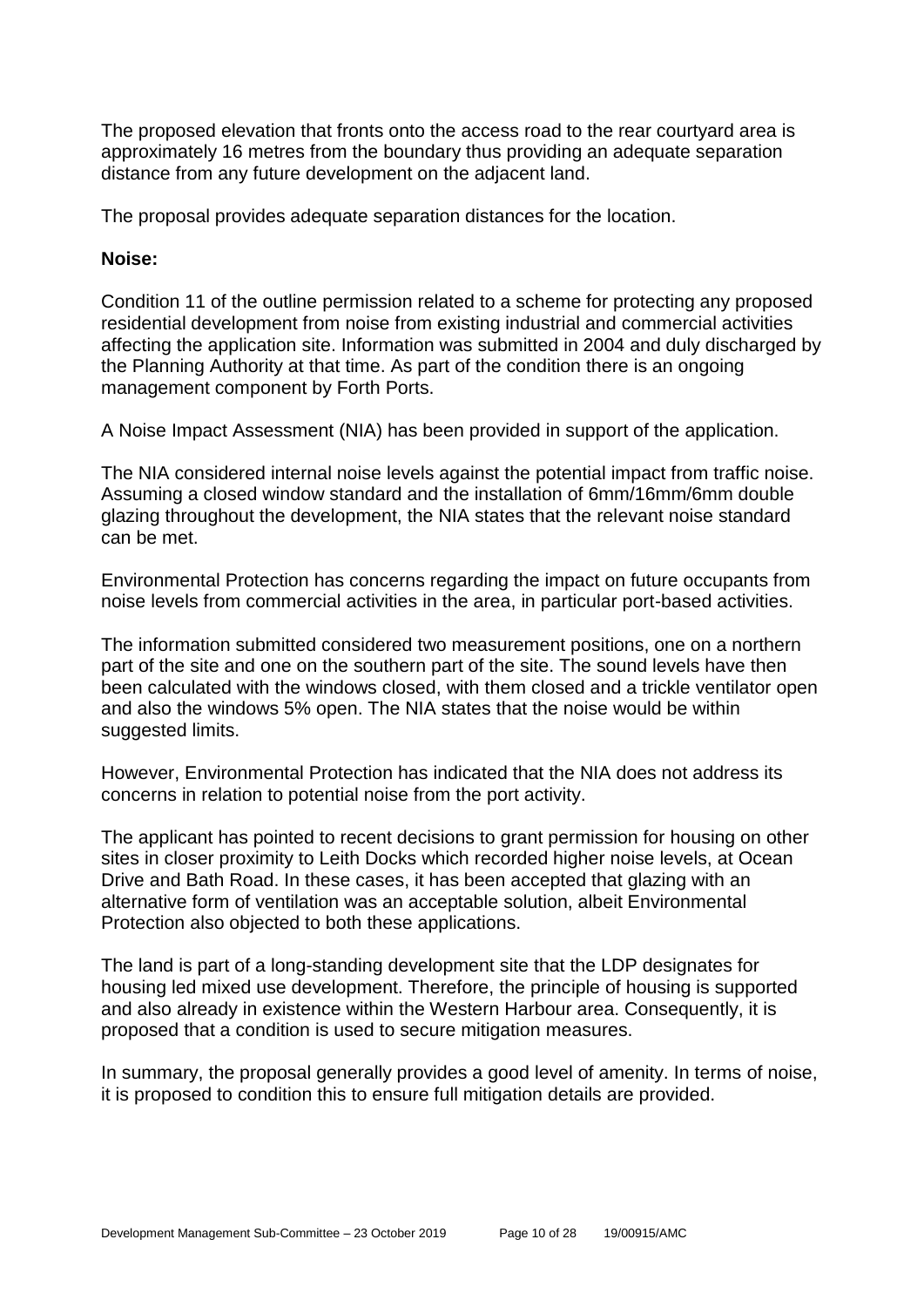## e) Transport Matters:

Access is proposed from the west of the site from Sandpiper Drive. The Roads Authority has not objected to the application, but note that the access junction will be subject to a Section 56 application and will need to be designed in accordance with the appropriate Edinburgh Street Design Guidance Fact Sheet.

LDP Policies Tra 2 (Private Car Parking) and Policy Tra 3 (Private Cycle Parking) set out the Council's approach to parking levels. Further interpretation of the policies is contained within the Edinburgh Design Guidance. The general policy approach is to encourage sustainable, non-car modes.

The 29 car parking spaces proposed are within the limits identified in the EDG parking standards (maximum of 40). Included within this are three accessible spaces, which is above the 8% recommended. Five electric vehicle charging points are required and these have been provided.

Cycle parking has been provided internally next to the stair cores. Four stores are proposed and each contain twenty-two spaces arranged in the form of two-tier racks. The 88 spaces is in line with the EDG requirements.

The parking levels proposed are within the Council's standards and the site is in an accessible location with good access to public transport.

Waste Services are generally satisfied with the proposal with regards to waste management and refuse collection. Four internal refuse collections are proposed within the stair cores and swept path analysis has been provided to show how the refuse vehicle could enter the site. An informative has been added to advise that the access road up to where the collection is required should be to an adoptable standard.

Transport matters within condition 2 have been adequately dealt with.

#### f) Other Material Considerations

## **Sustainability:**

The applicant has submitted a sustainability form. Part A of the standards is stated to be met through the provision of heat recovery.

## **Archaeology:**

The proposal raises no concerns in relation to archaeology.

## **Ecology:**

An Extended Phase 1 Ecology Survey has been submitted in support of the application. This concludes that there are no ecological constraints to the development. The proposal complies with Policy Env 16 (Species Protection).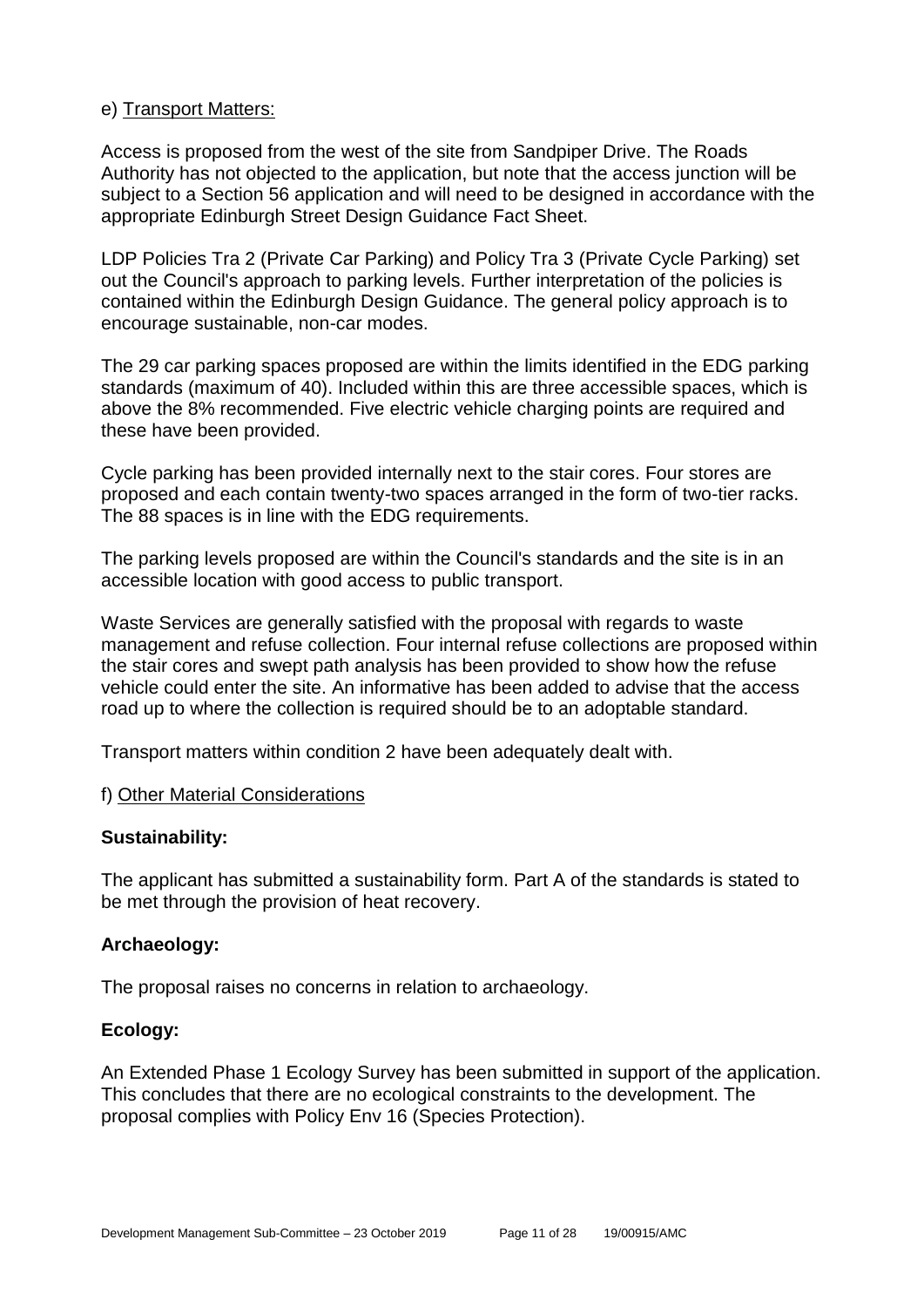## **Flooding and Drainage:**

A Flood Risk Assessment and a Surface Water Management Plan have been submitted in support of the application. Development has either occurred next to the application site or is approved. Additional information is required and therefore it is recommended that a condition is placed on the approval for this to be provided.

The scale and nature of the development falls below what SEPA provide site-specific advice on. Scottish Water has no objection to the application, but has provided advisory notes for the applicant.

## **Ground Conditions:**

Condition 2 attached to the outline planning permission relates to a) site survey, b) risk assessment and c) the assessment of landfill gas from site infill and a scheme of remedial measures and details of prospective gas monitoring required to ensure safety of development.

Environmental Protection is still considering the information submitted and therefore it is proposed to attach a condition to this application.

### g) Public Comments

## **Material representations - objection**

**Design** 

Too much land dedicated to car parking - assessed in section 3.3b) and 3.3e)

**Height** 

- Development should be higher to make more efficient use of land - assessed in section 3.3b),

**Transport** 

 Site is well connected and lower car parking numbers should be proposed to encourage use of public transport - assessed in section 3.3e).

## **Leith Harbour and Newhaven Community Council Comments:**

The community council made the following comments:

- Support the application in principle noted.
- Understand that this is just an AMC, but wider development should require the Transport Assessment and Environmental Assessment to be updated - not an issue for this AMC.
- Health and Safety considerations as the site is adjacent to the existing petrol station - no issues raised by Environmental Protection on this matter.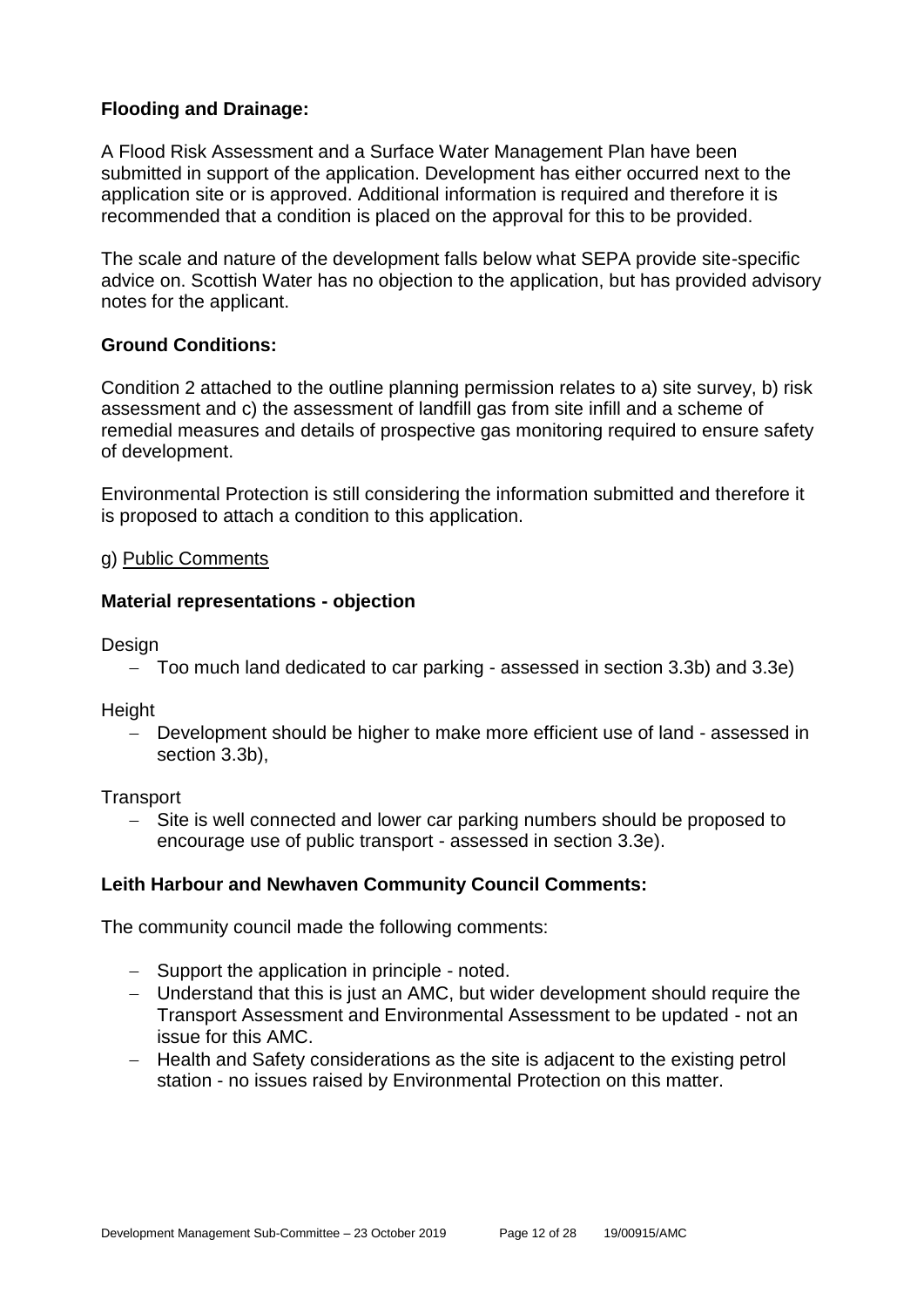## **CONCLUSION**

The proposal is in accordance with the planning permission in principle.

The proposal provides an acceptable design with the layout, scale, height and density appropriate for the location. Adequate open space and landscaping is provided. The proposals will provide an acceptable level of amenity for existing and future occupants and there are no unacceptable issues in relation to transport measures.

Concerns have been raised in relation to noise pollution from the existing industrial and port uses. However, the principle of housing development is acceptable at this location and forms part of a longstanding proposal with any noise implications deemed acceptable subject to mitigation.

In all other aspects the proposal accords with the Development Plan and generally complies with the relevant Non-Statutory Guidance.

It is recommended that this application be Approved subject to the details below.

## **3.4 Conditions/reasons/informatives Conditions**

- 1. A detailed specification, including trade names where appropriate, of all the proposed external materials shall be submitted to and approved in writing by the Planning Authority before work is commenced on site; Note: samples of the materials may be required.
- 2. i) Prior to the commencement of construction works on site: a) A site survey (including intrusive investigation where necessary) must be carried out to establish, either that the level of risk posed to human health and the wider environment by contaminants in, on or under the land is acceptable, or that remedial and/or protective measures could be undertaken to bring the risks to an acceptable level in relation to the development; and

b) Where necessary, a detailed schedule of any required remedial and/or protective measures, including their programming, must be submitted to and approved in writing by the Planning Authority.

ii) Any required remedial and/or protective measures shall be implemented in accordance with the approved schedule and documentary evidence to certify those works shall be provided for the approval of the Planning Authority.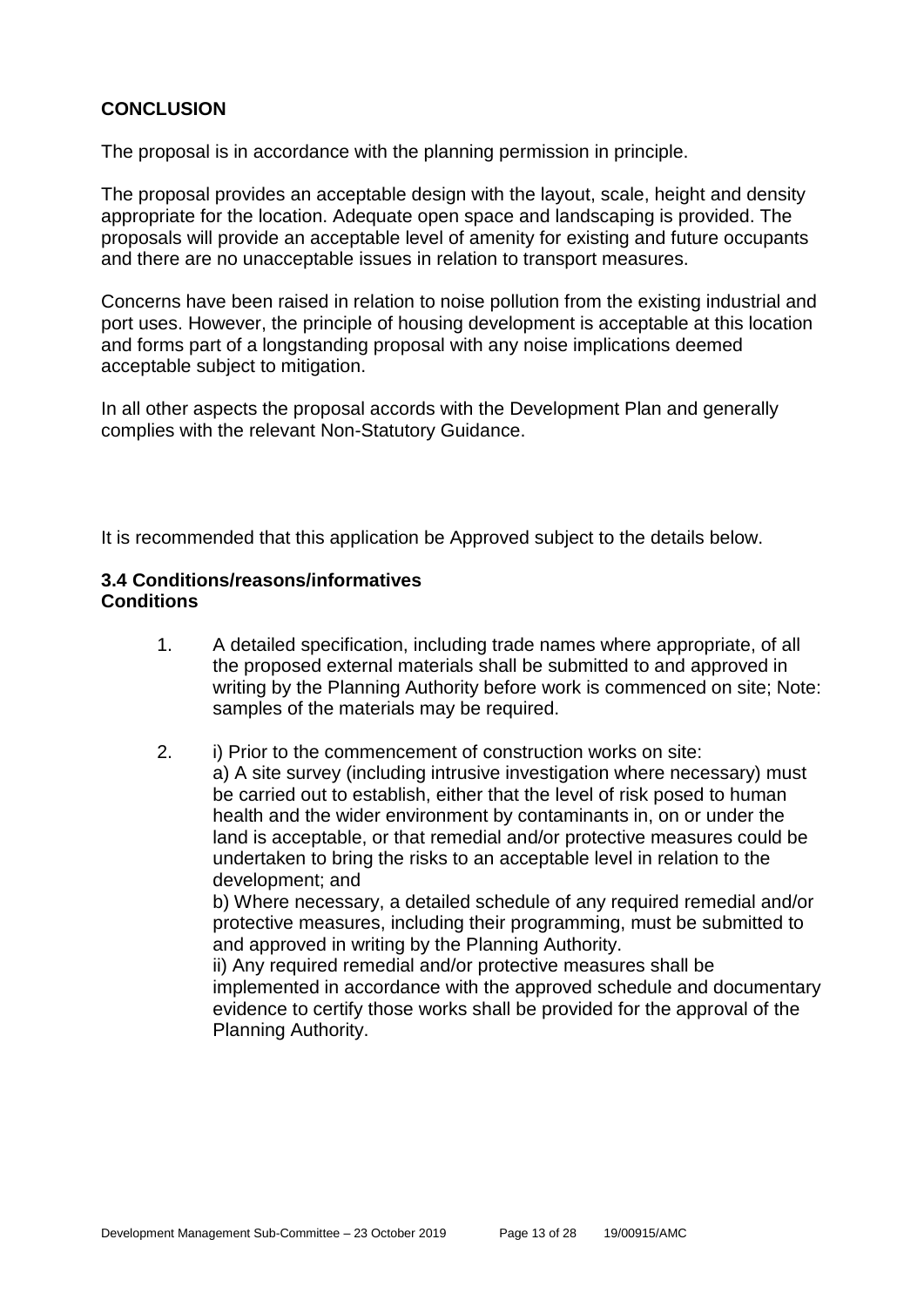- 3. The approved landscaping scheme shall be fully implemented within six months of the completion of the development. Any trees or plants which within a period of five years from the completion of the development die, are removed or become seriously damaged or diseased shall be replaced with others of a size and species similar to those originally required to be planted, or in accordance with such other scheme as may be submitted to and approved in writing by the Planning Authority.
	- 4. No development shall take place until the Flood Risk Assessment and Surface Water Management Plan information has been submitted and approved in writing by the Planning Authority.
	- 5. No construction works shall take place until full technical details of the proposed noise mitigation measures (including glazing and ventilation measures) have been submitted to and approved in writing by the Planning Authority. No residential unit shall be occupied until the agreed measures have been provided in accordance with the approved details.
- 6. Prior to occupation of the development, details demonstrating that noise from all internal plant (including internal ventilation system) complies with NR15 (or as otherwise agreed) within the habitable rooms (bedroom/living-rooms) in the residential properties shall be submitted for written approval by the Planning Authority.

### **Reasons**:-

- 1. In order to enable the planning authority to consider this/these matter/s in detail.
- 2. In order to ensure that the site is suitable for redevelopment, given the nature of previous uses/processes on the site.
- 3. In order to ensure that the approved landscaping works are properly established on site.
- 4. In order to enable the planning authority to consider this/these matter/s in detail.
- 5. In order to protect the amenity of the occupiers of the development.
- 6. In order to protect the amenity of the occupiers of the development.

#### **Informatives**

It should be noted that:

1. The development hereby permitted shall be commenced no later than the expiration of two years from the date of this consent or from the date of subsequent approval of matters specified in conditions, or seven years from the date of planning permission in principle, whichever is the later.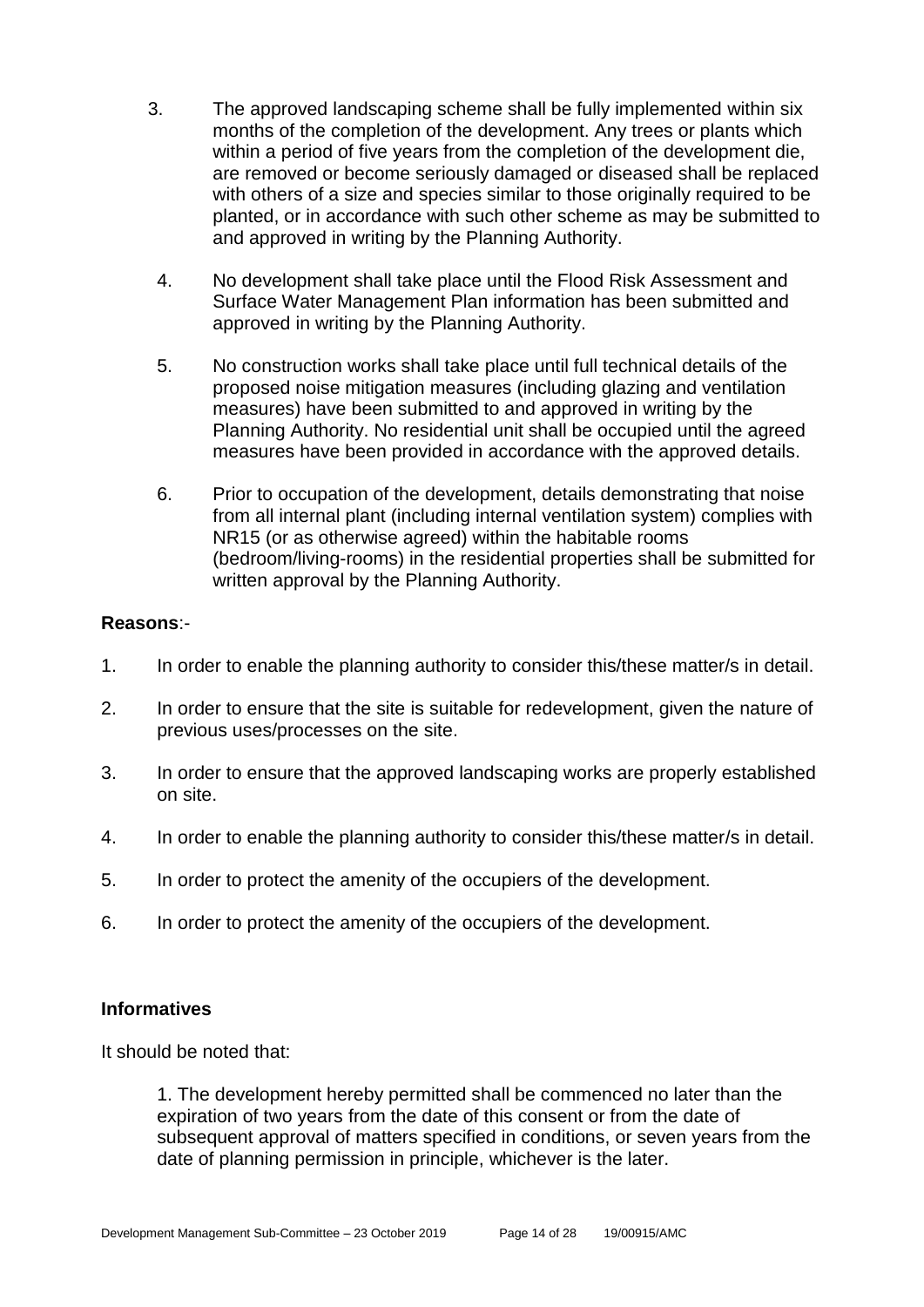2. No development shall take place on the site until a 'Notice of Initiation of Development' has been submitted to the Council stating the intended date on which the development is to commence. Failure to do so constitutes a breach of planning control, under Section 123(1) of the Town and Country Planning (Scotland) Act 1997.

3. As soon as practicable upon the completion of the development of the site, as authorised in the associated grant of permission, a 'Notice of Completion of Development' must be given, in writing to the Council.

4. The applicant should note the advice from Scottish Water in the consultee response.

5. Waste Services has advised that the access road up to the refuse store should be of an adoptable standard.

6. In accordance with the Council's LTS Travplan3 policy, the applicant should consider developing a Travel Plan including provision of pedal cycles (inc. electric cycles), secure cycle parking, public transport travel passes, a Welcome Pack, a high-quality map of the neighbourhood (showing cycling, walking and public transport routes to key local facilities), timetables for local public transport.

7. The applicant should note that the Council will not accept maintenance responsibility for underground water storage / attenuation.

8. All disabled persons parking places should comply with Disabled Persons Parking Places (Scotland) Act 2009. The Act places a duty on the local authority to promote proper use of parking places for disabled persons' vehicles. The applicant should therefore advise the Council if he wishes the bays to be enforced under this legislation. A contribution of £2,000 will be required to progress the necessary traffic order but this does not require to be included in any legal agreement. All disabled persons parking places must comply with Traffic Signs Regulations and General Directions 2016 regulations or British Standard 8300:2009 as approved.

## **Financial impact**

## **4.1 The financial impact has been assessed as follows:**

Education - The legal agreement attached to outline permission 01/03229/OUT required developer contributions of £821 per flat indexed from 1 January 2000. Indexed to Q4 2017 the per unit amount is £1,376.61 or a total of £55,064.40 for the 40 units proposed.

Transport - measures from the original outline permission have been discharged.

## **Risk, Policy, compliance and governance impact**

**5.1** Provided planning applications are determined in accordance with statutory legislation, the level of risk is low.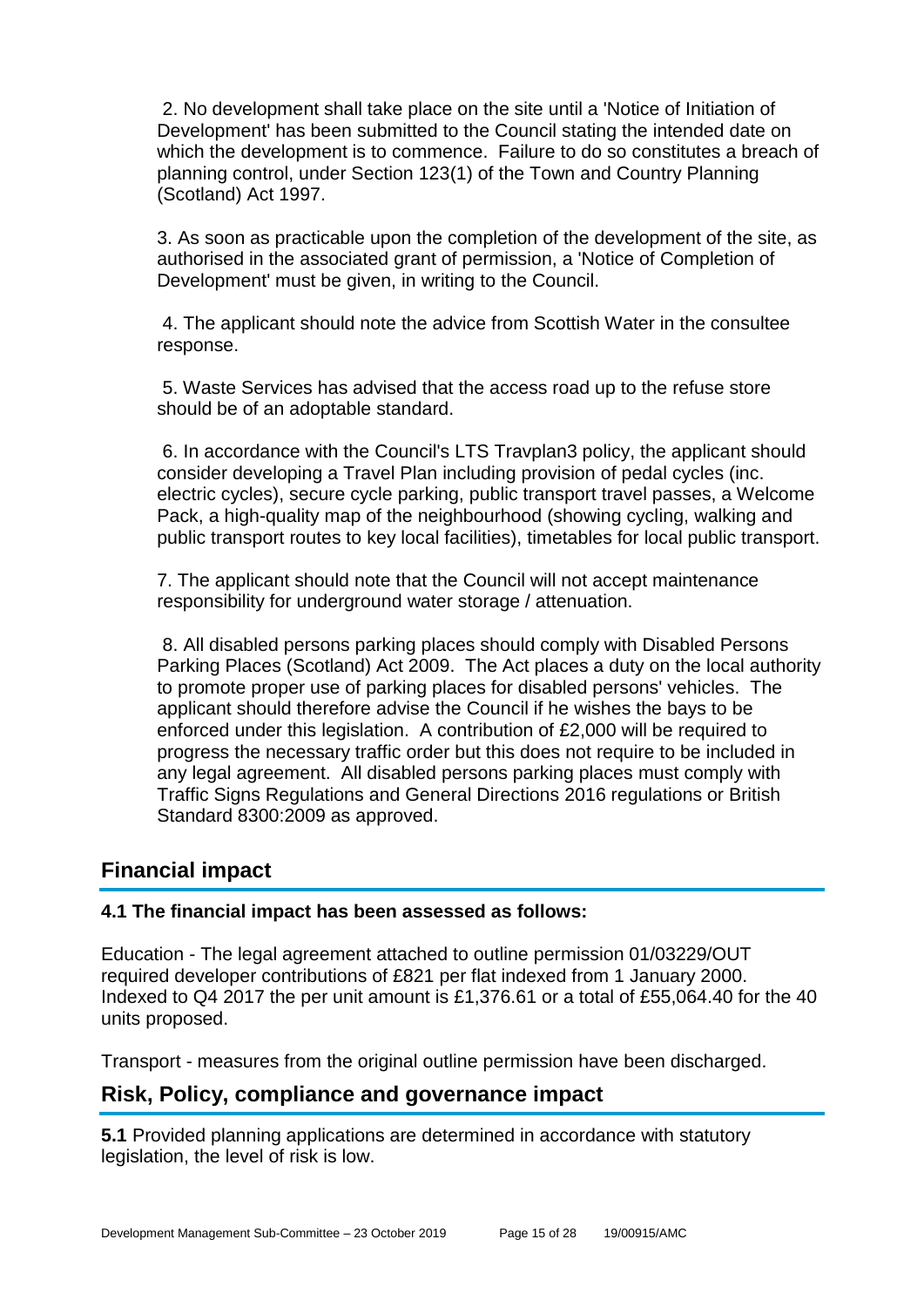## **Equalities impact**

## **6.1 The equalities impact has been assessed as follows:**

The application has been considered and has no impact in terms of equalities or human rights.

## **Sustainability impact**

## **7.1 The sustainability impact has been assessed as follows:**

This application meets the sustainability requirements of the Edinburgh Design Guidance.

## **Consultation and engagement**

## **8.1 Pre-Application Process**

Pre-application discussions took place on this application.

## **8.2 Publicity summary of representations and Community Council comments**

The application attracted one letter of representation.

A full assessment of the representations can be found in the main report in the Assessment Section.

## **Background reading/external references**

- To view details of the application go to
- [Planning and Building Standards online services](https://citydev-portal.edinburgh.gov.uk/idoxpa-web/search.do?action=simple&searchType=Application)
- [Planning guidelines](http://www.edinburgh.gov.uk/planningguidelines)
- [Conservation Area Character Appraisals](http://www.edinburgh.gov.uk/characterappraisals)
- [Edinburgh Local Development Plan](http://www.edinburgh.gov.uk/localdevelopmentplan)
- [Scottish Planning Policy](http://www.scotland.gov.uk/Topics/Built-Environment/planning/Policy)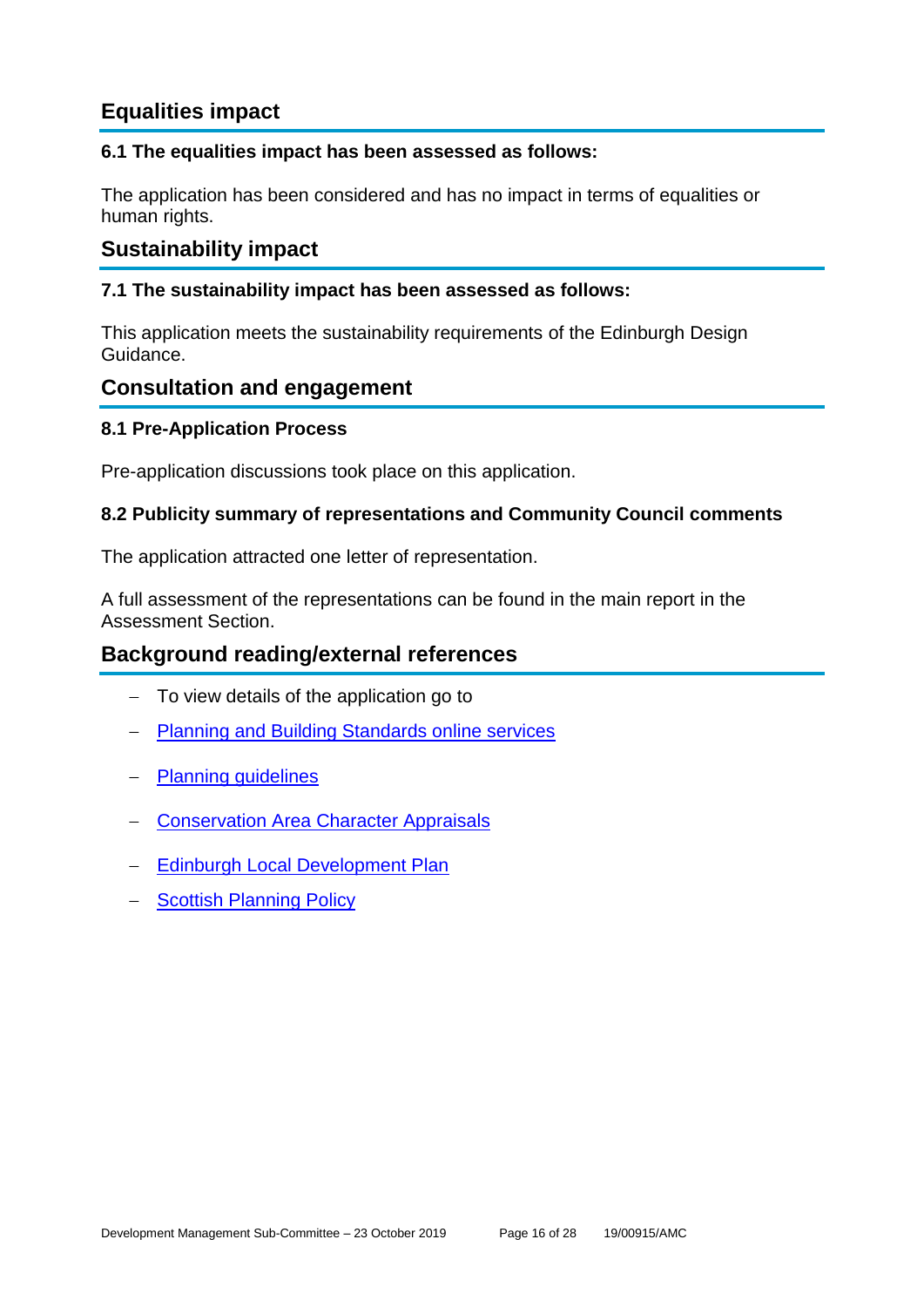| <b>Statutory Development</b><br><b>Plan Provision</b> | The site is within the Edinburgh Waterfront in the<br>Edinburgh Local Development Plan. It is located in the<br>Leith Western Harbour for housing-led mixed use<br>development (site EW 1a) |
|-------------------------------------------------------|---------------------------------------------------------------------------------------------------------------------------------------------------------------------------------------------|
| Date registered                                       | 25 February 2019                                                                                                                                                                            |
| <b>Drawing numbers/Scheme</b>                         | 01,02C,03B,04B,05A-08A,09B-<br>15B, 16AB, 17A, 18, 19C, 20-25,                                                                                                                              |
|                                                       | Scheme 2                                                                                                                                                                                    |

**David R. Leslie** Chief Planning Officer PLACE The City of Edinburgh Council

Contact: Kenneth Bowes, Senior Planning officer E-mail:kenneth.bowes@edinburgh.gov.uk Tel:0131 529 6724

## **Links - Policies**

## **Relevant Policies:**

## **Relevant policies of the Local Development Plan.**

LDP Policy Del 1 (Developer Contributions and Infrastructure Delivery) identifies the circumstances in which developer contributions will be required.

LDP Policy Del 3 (Edinburgh Waterfront) sets criteria for assessing development in Granton Waterfront and Leith Waterfront.

LDP Policy Des 1 (Design Quality and Context) sets general criteria for assessing design quality and requires an overall design concept to be demonstrated.

LDP Policy Des 2 (Co-ordinated Development) establishes a presumption against proposals which might compromise the effect development of adjacent land or the wider area.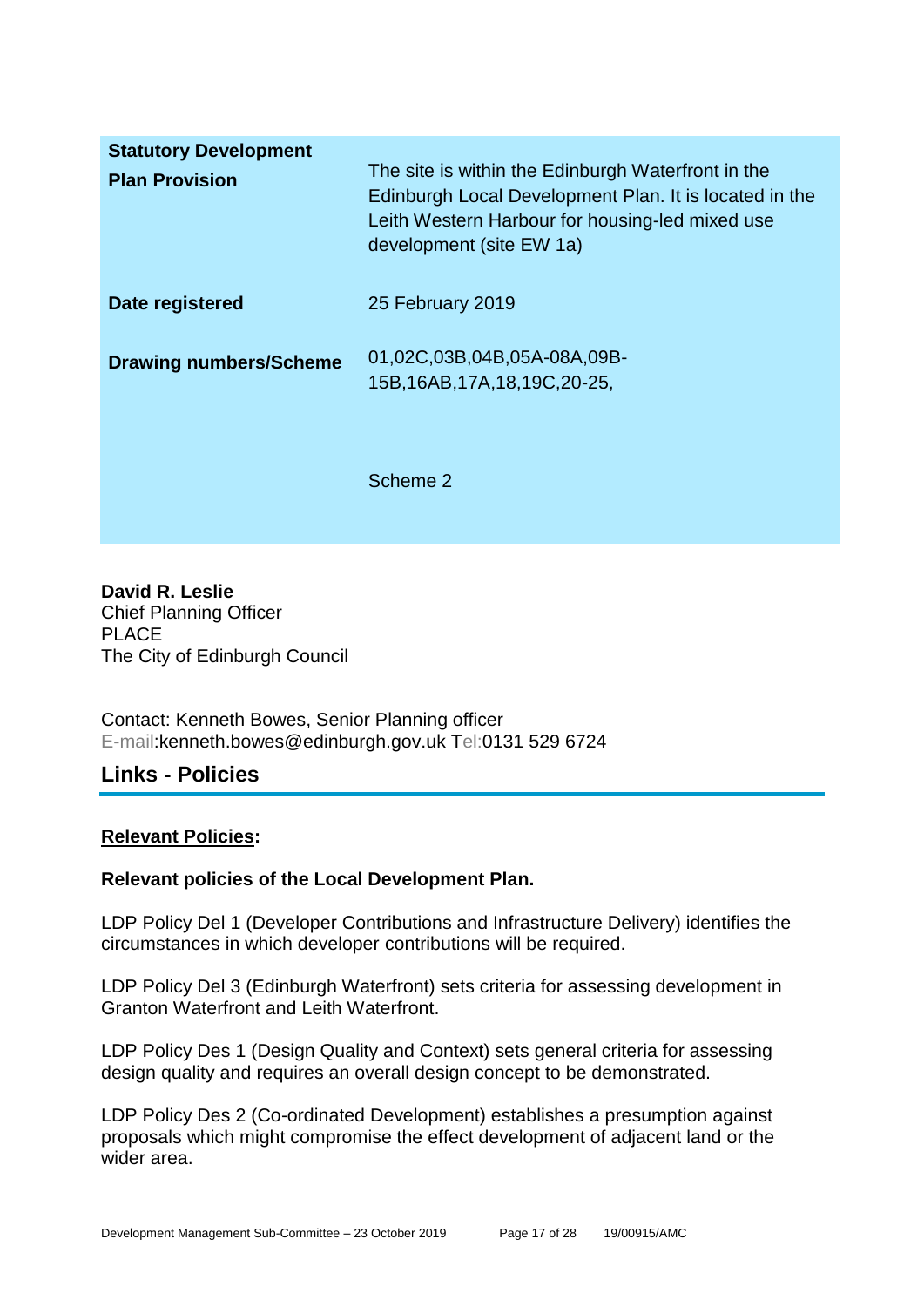LDP Policy Des 3 (Development Design - Incorporating and Enhancing Existing and Potential Features) supports development where it is demonstrated that existing and potential features have been incorporated into the design.

LDP Policy Des 4 (Development Design - Impact on Setting) sets criteria for assessing the impact of development design against its setting.

LDP Policy Des 5 (Development Design - Amenity) sets criteria for assessing amenity.

LDP Policy Des 6 (Sustainable Buildings) sets criteria for assessing the sustainability of new development.

LDP Policy Des 7 (Layout design) sets criteria for assessing layout design.

LDP Policy Des 8 (Public Realm and Landscape Design) sets criteria for assessing public realm and landscape design.

LDP Policy Des 10 (Waterside Development) sets criteria for assessing development on sites on the coastal edge or adjoining a watercourse, including the Union Canal.

LDP Policy Env 8 (Protection of Important Remains) establishes a presumption against development that would adversely affect the site or setting of a Scheduled Ancient Monument or archaeological remains of national importance.

LDP Policy Env 13 (Sites of International Importance) identifies the circumstances in which development likely to affect Sites of International Importance will be permitted.

LDP Policy Env 14 (Sites of National Importance) identifies the circumstances in which development likely to affect Sites of National Importance will be permitted.

LDP Policy Env 16 (Species Protection) sets out species protection requirements for new development.

LDP Policy Hou 1 (Housing Development) sets criteria for assessing the principle of housing proposals.

LDP Policy Hou 2 (Housing Mix) requires provision of a mix of house types and sizes in new housing developments to meet a range of housing needs.

LDP Policy Hou 3 (Private Green Space in Housing Development) sets out the requirements for the provision of private green space in housing development.

LDP Policy Hou 4 (Housing Density) sets out the factors to be taken into account in assessing density levels in new development.

LDP Policy Hou 6 (Affordable Housing) requires 25% affordable housing provision in residential development of twelve or more units.

LDP Policy Hou 10 (Community Facilities) requires housing developments to provide the necessary provision of health and other community facilities and protects against valuable health or community facilities.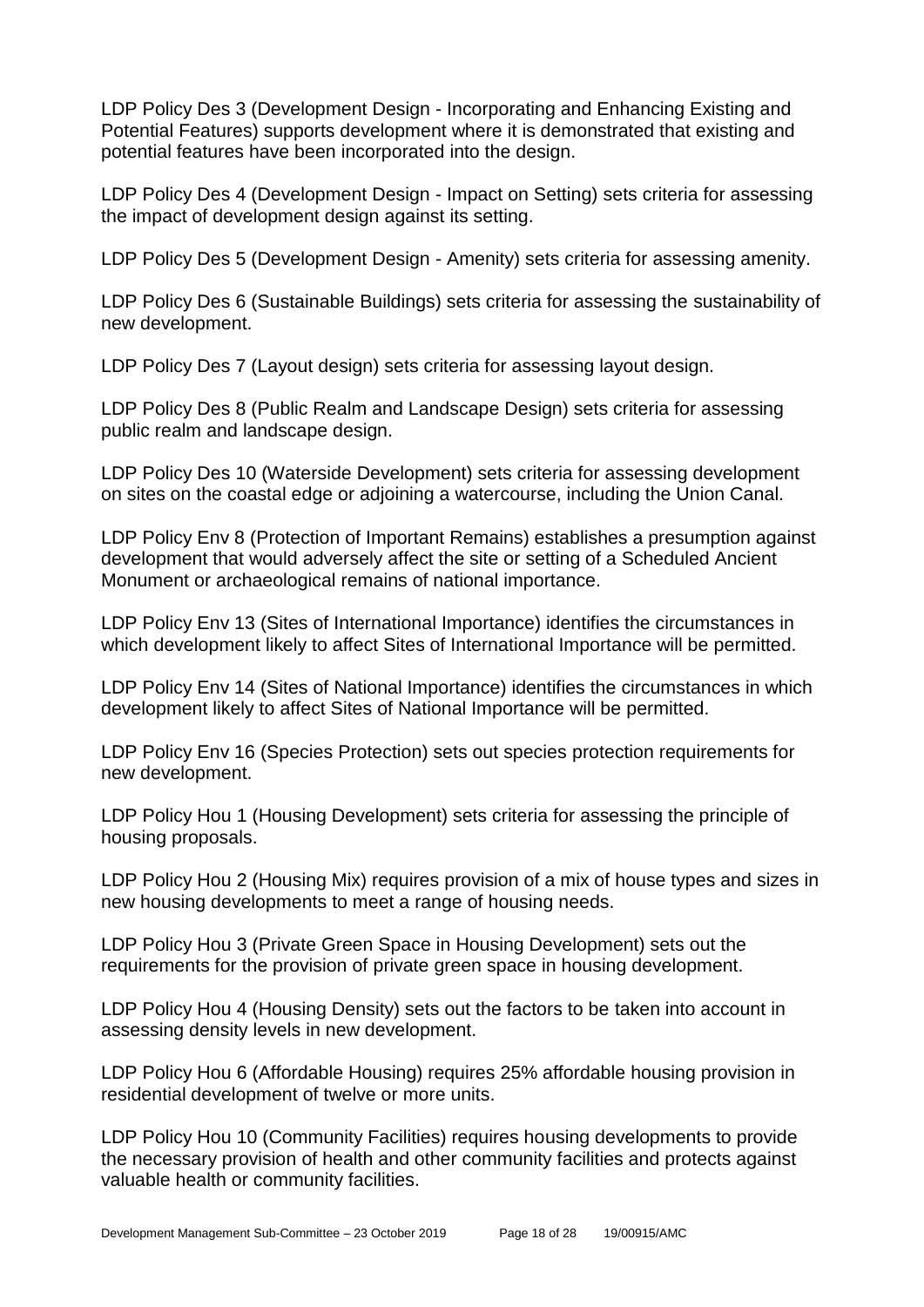LDP Policy Tra 2 (Private Car Parking) requires private car parking provision to comply with the parking levels set out in Council guidance, and sets criteria for assessing lower provision.

LDP Policy Tra 3 (Private Cycle Parking) requires cycle parking provision in accordance with standards set out in Council guidance.

LDP Policy Tra 4 (Design of Off-Street Car and Cycle Parking) sets criteria for assessing design of off-street car and cycle parking.

LDP Policy Tra 7 (Public Transport Proposals and Safeguards) prevents development which would prejudice the implementation of the public transport proposals and safeguards listed.

LDP Policy Tra 9 (Cycle and Footpath Network) prevents development which would prevent implementation of, prejudice or obstruct the current or potential cycle and footpath network.

LDP Policy RS 6 (Water and Drainage) sets a presumption against development where the water supply and sewerage is inadequate.

### **Relevant Non-Statutory Guidelines**

**Non-Statutory guidelines** Edinburgh Design Guidance supports development of the highest design quality and that integrates well with the existing city. It sets out the Council's expectations for the design of new development, including buildings, parking, streets and landscape, in Edinburgh.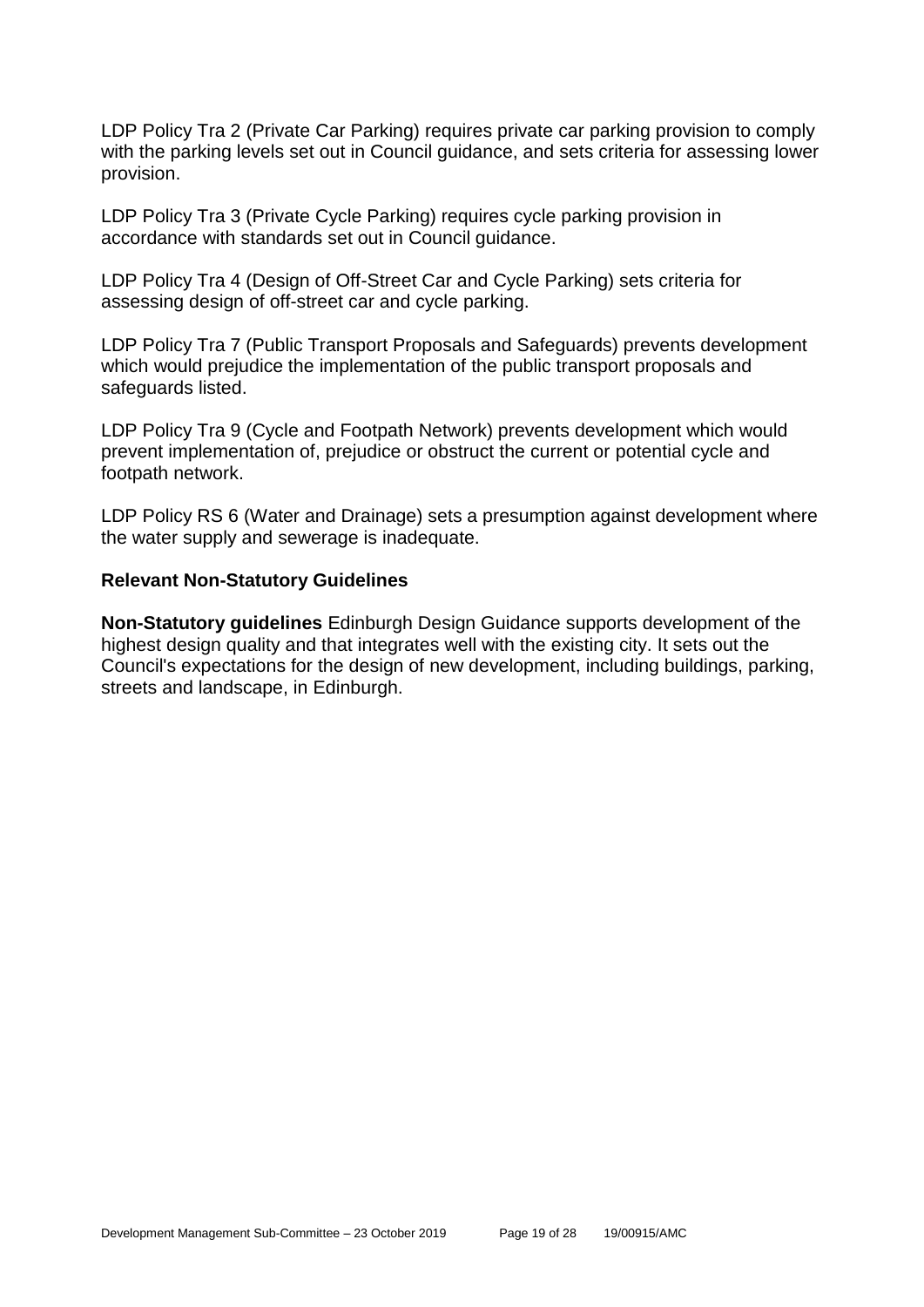# **Appendix 1**

# **Application for Approval of Matters Specified in Conditions 19/00915/AMC At Land to the North East Of 4, Sandpiper Drive, Edinburgh Erection of 40 Residential Units and Ancillary Development.**

## **Consultations**

## **Archaeology Officer response - dated 28 February 2019**

*Further to your consultation request I would like to make the following comments and recommendations concerning this AMC application for the erection of 40 residential units and ancillary development.* 

*The site occupies an area of modern landfill deposited as part of the redevelopment of Leith's Port western harbour. This site lies immediately 'offshore' historically between and out with the medieval harbours at Newhaven and Leith. During the early prehistoric period at various points this area was dry land, however it is considered that the chances of finding early remains on the site given effects of modern harbour dredging is very limited. It has therefore been concluded that there are no, known, archaeological implications regarding this application*

## **Affordable Housing response - dated 14 March 2019**

*1. Introduction*

*I refer to the consultation request from the Planning Department about this planning application.*

*Services for Communities have developed a methodology for assessing housing requirements by tenure, which supports an Affordable Housing Policy (AHP) for the city.*

*- The AHP makes the provision of affordable housing a planning condition for sites over a particular size. The proportion of affordable housing required is set at 25% (of total units) for all proposals of 12 units or more.* 

*- This is consistent with Policy Hou 7 Affordable Housing in the Edinburgh City Local Plan.* 

## *2. Affordable Housing Requirement*

*This application proposes a development of 40 homes within a Masterplan area. The proposal relates to the Western Harbour Masterplan for which there is an existing Section 75 Legal Agreement (dated 11 July 2002). This required Forth Ports to allocate four areas within the Western Harbour Masterplan area for affordable housing. It states that such areas will be nominated by Forth Ports and shall be set aside and available only for the construction of affordable housing units. Affordable homes have been delivered at the*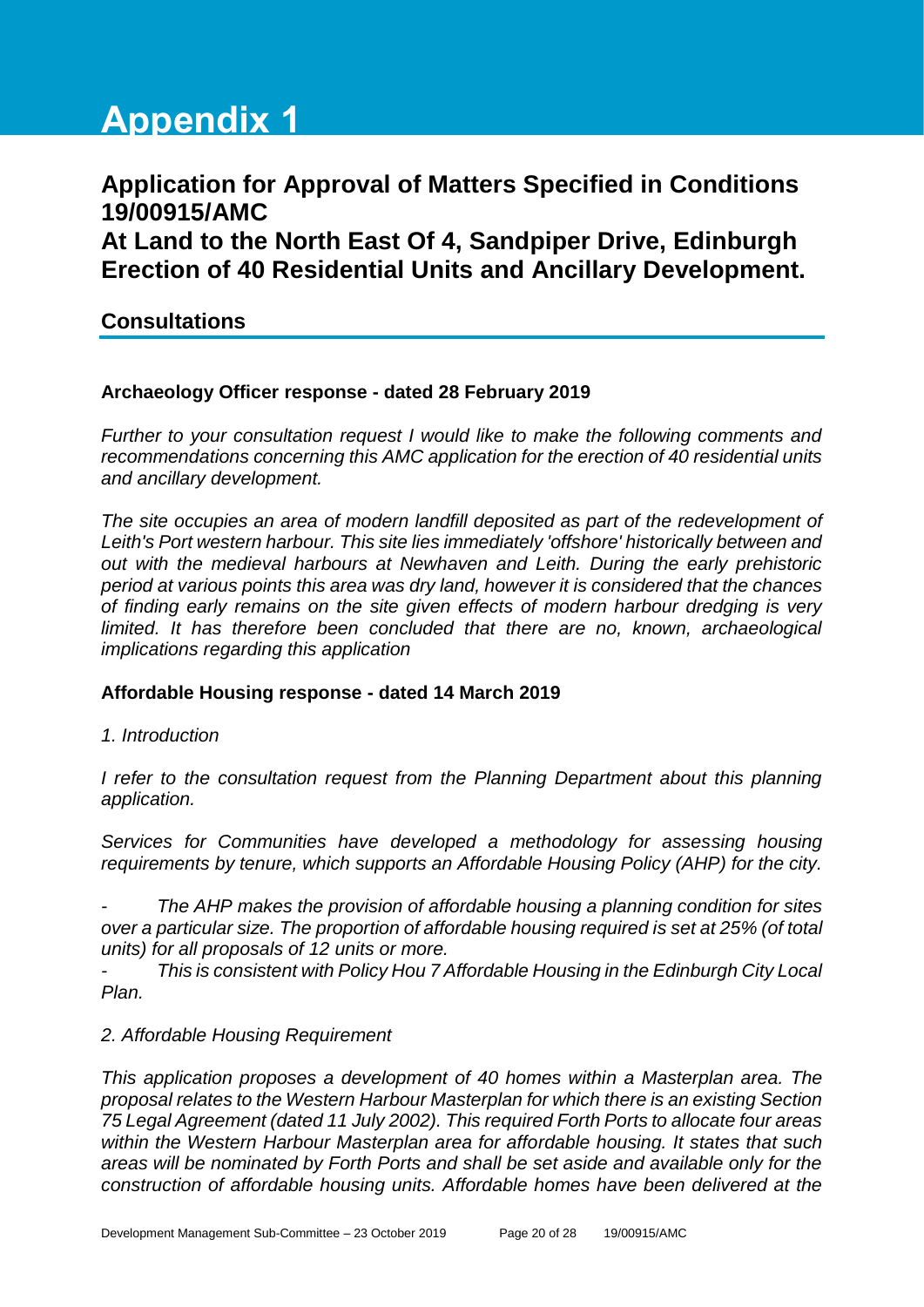*nominated areas at plots R1, R2 and S2. There are also affordable homes currently under construction at section R3 and S1.*

*The delivery of affordable housing through Port of Leith Housing Association at sections R2 (102 homes) and S2 (111), and R1 (96) delivered through the National Housing Trust, along with a further 138 homes at R3 and S1 currently under construction, ensures that the number of affordable homes (447) will exceed the AHP requirement of 434 affordable homes for the Masterplan area.*

*Therefore, there is no requirement for this application to deliver affordable housing as the requirement has been met under the terms of the outlying agreement covered in the masterplan.*

## **Environmental Protection response - dated 3 September 2019**

*Environmental Protection cannot support this application and recommends refusal.* 

*The proposed site is situated within the Western Harbour area. It is outwith the masterplan area for Western Harbour but lies immediately adjacent to it. Currently it sits beside the car park of Asda, with the store lying to the south-west of the site.*

*Concerns were raised by this service that the occupants of this new development would be exposed to unacceptable noise levels from commercial activities in the area, in particular port-based activities, which could happen at any time.*

*The applicants submitted a Noise Impact Assessment (Charlie Fleming Associates report, reference 3313\*05\*R, dated 21 February 2019). Further information was provided via letter from Holding Planning on 14 August 2019.* 

*The information provided by the applicants does not address the concerns that Environmental Protection have in relation to residential amenity for the new occupants.* 

*Therefore, we cannot support this application and recommend refusal.*

## **Roads Authority Issues - 25 March 2019**

*The application should be continued.*

*Reasons:*

*1. The proposals within this application are considered contrary to LDP policy Des 7 - Layout Design, as the proposed layout does not appear to comply with the street design principles set out in Edinburgh Street Design Guidance for the following reasons:*

*a. The design of the access prioritises vehicular movements over pedestrians;*

*b. The design of the access junction promotes faster vehicle speeds;*

*c. The design and layout of open area is based on accessibility of vehicles and does not prioritise active travel;*

*d. The proposed "hammer head" turning area will likely be utilised by parked cars and become ineffective;*

*e. Certain pedestrian facilities within the development are of a sub-standard width;*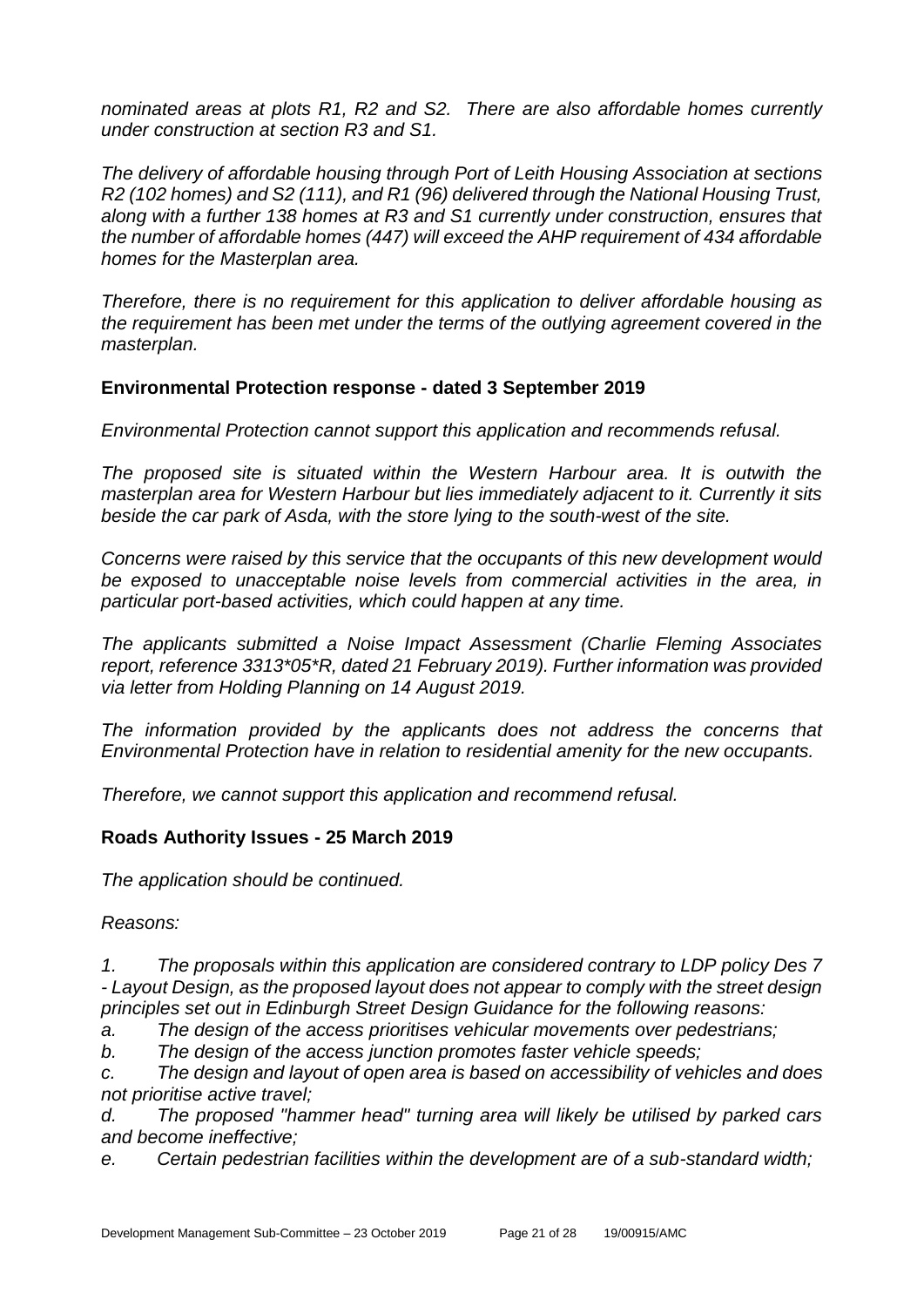*2. It is considered that the application does not comply with section 2.4 of the Edinburgh Design Guidance - Design, integration and quantity of parking for the following reasons:*

*a. No reasoned justification has been provided for the proposed level of car parking; b. The proposals do not meet the required minimum for cycle parking, accessible* 

*parking and electric vehicle charging (see note I);*

*c. The proposed layout for the car parking is considered to dominate the street scene;*

*3. The location and design of cycle parking should be in line with the draft Street Design Guidance Fact Sheet C7 - Cycle Parking. The applicant should give a particular focus to:*

*a. Location of cycle parking;*

*b. Appropriate style of cycle parking;*

- *c. Provision for non-standard bikes*
- *d. Security of cycle parking;*

*e. Access arrangements;*

*Note:*

*I. The application has been assessed under the 2017 parking standards. These permit the following:*

*a. A maximum of 40 car parking spaces (1 space per unit in zone 2), 34 car parking spaces are proposed;*

*b. A minimum of 88 cycle parking spaces (2 spaces per 2/3 room unit, 3 spaces per 4+ room units, please note this assessment is based on habitable rooms) 80 cycle parking spaces are proposed;*

*c. Where there are 10+ dwellings a minimum of 8% of the car parking is required to be designated as accessible. For a development of this size and nature this results in 4 spaces being designated as accessible, 3 accessible spaces are proposed;*

*d. Where 10+ car parking spaces are proposed 1 of every 6 car parking spaces should be equipped for electric vehicle charging. For a development of this size and nature this results in 5 EV spaces, the application does not detail how many EV spaces are proposed;*

*e. A minimum of 2 motorcycle parking spaces (1 space per 25 units), 2 are proposed; II. The applicant should consider internal bin stores that would allow the development to be serviced from Sandpiper Drive. This would remove the requirement*  for the "hammer head" turning area within the development and allow for a much more *"pedestrian friendly" design in relation to the access junction and external space;*

*III. The pedestrian - cyclist access points to the Asda path are welcomed but the location need to be carefully considered with desire lines taken into account, also an adequate level of priority is required;*

*IV. With Regards to the Street Design Guidance the following Fact Sheets are relevant:*

- *a. G1 - Street Geometry and Layout*
- *b. G6 - Speed Reduction and Traffic Management*
- *c. P1 - Street as a Place*
- *d. P2 - Promoting Pedestrian Movements*
- *e. P3 - Footways*
- *f. P4 - Vehicle Crossovers*
- *g. G7 - Priority Junctions*

## **Roads Authority updated response - 3 October 2019**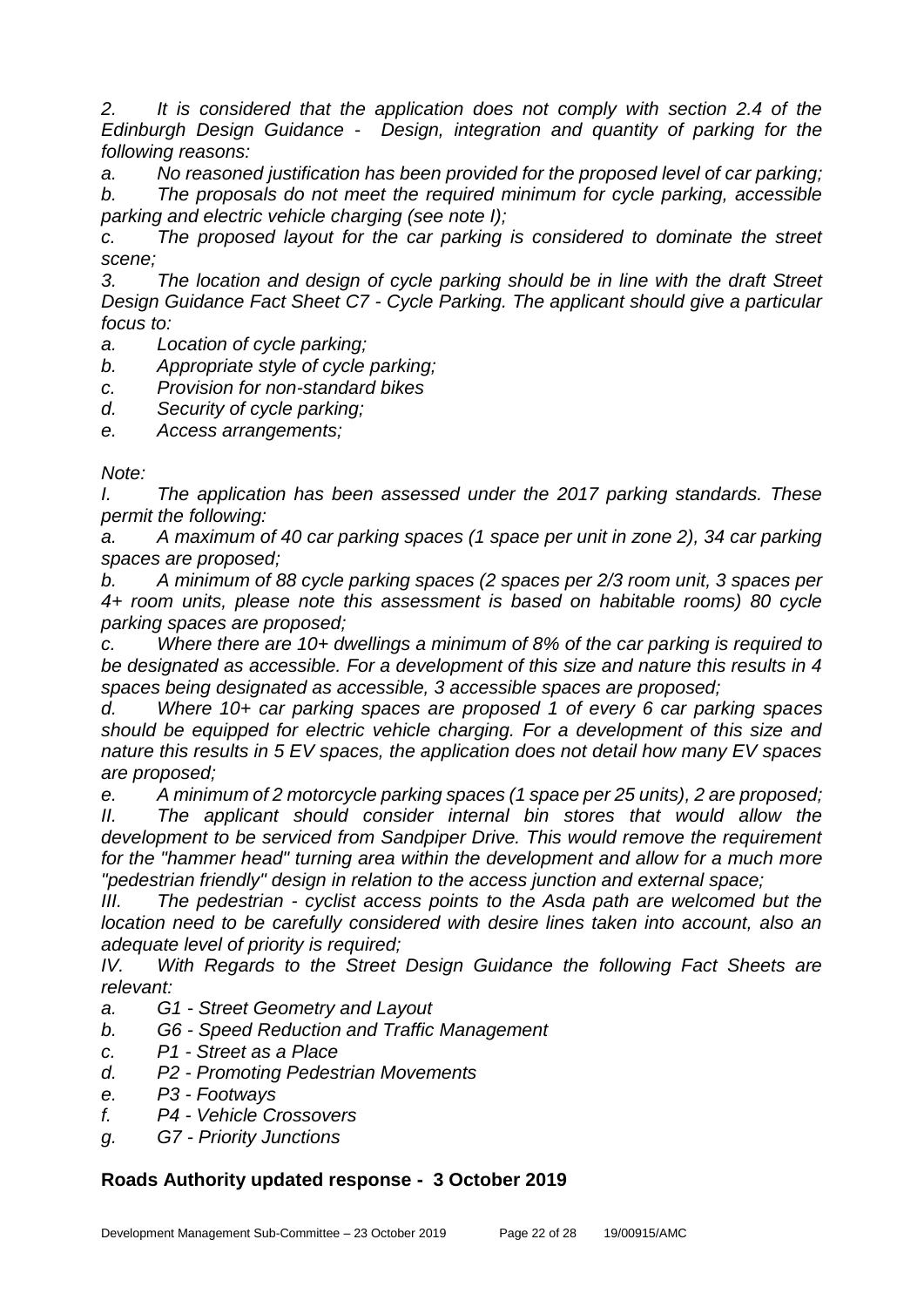*Further to the memorandum dated the 25th of March 2019 and the subsequent amendments made, transport have no objections to the application subject to the following being included as conditions or informatives as appropriate:*

*1. In accordance with the Council's LTS Travplan3 policy, the applicant should consider developing a Travel Plan including provision of pedal cycles (inc. electric cycles), secure cycle parking, public transport travel passes, a Welcome Pack, a highquality map of the neighbourhood (showing cycling, walking and public transport routes to key local facilities), timetables for local public transport;*

*2. The applicant should note that the Council will not accept maintenance responsibility for underground water storage / attenuation;*

*3. All disabled persons parking places should comply with Disabled Persons Parking Places (Scotland) Act 2009. The Act places a duty on the local authority to promote proper use of parking places for disabled persons' vehicles. The applicant should therefore advise the Council if he wishes the bays to be enforced under this legislation. A contribution of £2,000 will be required to progress the necessary traffic order but this does not require to be included in any legal agreement. All disabled persons parking places must comply with Traffic Signs Regulations and General Directions 2016 regulations or British Standard 8300:2009 as approved;*

## *Note:*

*I. The application has been assessed under the 2017 Parking Standards. These permit the following:*

*a. A maximum of 40 car parking spaces (1 space per unit in zone 2), 29 car parking spaces are proposed, this level of car parking is considered acceptable;*

*b. A minimum of 88 cycle parking spaces (2 spaces per 2/3 room unit, 3 spaces per 4+ room units, please note this assessment is based on habitable rooms) 88 cycle parking spaces are proposed;*

*c. Where there are 10+ dwellings a minimum of 8% of the car parking is required to be designated as accessible. For a development of this size and nature this results in 2/3 spaces being designated as accessible, 3 accessible spaces are proposed;*

*d. Where 10+ car parking spaces are proposed 1 of every 6 car parking spaces should be equipped for electric vehicle charging. For a development of this size and nature this results The access junction in 5 EV spaces, 5 EV Spaces are proposed;*

*e. A minimum of 2 motorcycle parking spaces (1 space per 25 units), 2 are proposed; II. The access junction will be subject to a Section 56 application as indicated this will be designed in line with the Edinburgh Street Design Guidance Fact Sheet G7 - Priority Junctions/Side Street Crossings;*

*III. Cycle storage is split between 4 internal stores with a single level access point to the communal open space area, two tier cycle racks will be utilised for these stores. The proposed level of cycle parking, layout and style is considered acceptable;*

## **Waste Services response - dated 28 February 2019**

*As this appears to be a residential development waste and Fleet Services would be expected to be the service provider for the collection of domestic waste (Only).* 

*I have looked at the drawings available in the planning portal file, we would require to see in more detail drawing of the bin stores and agree quantities at the two locations. We would also require a swept path analysis in conjunction with our instruction for*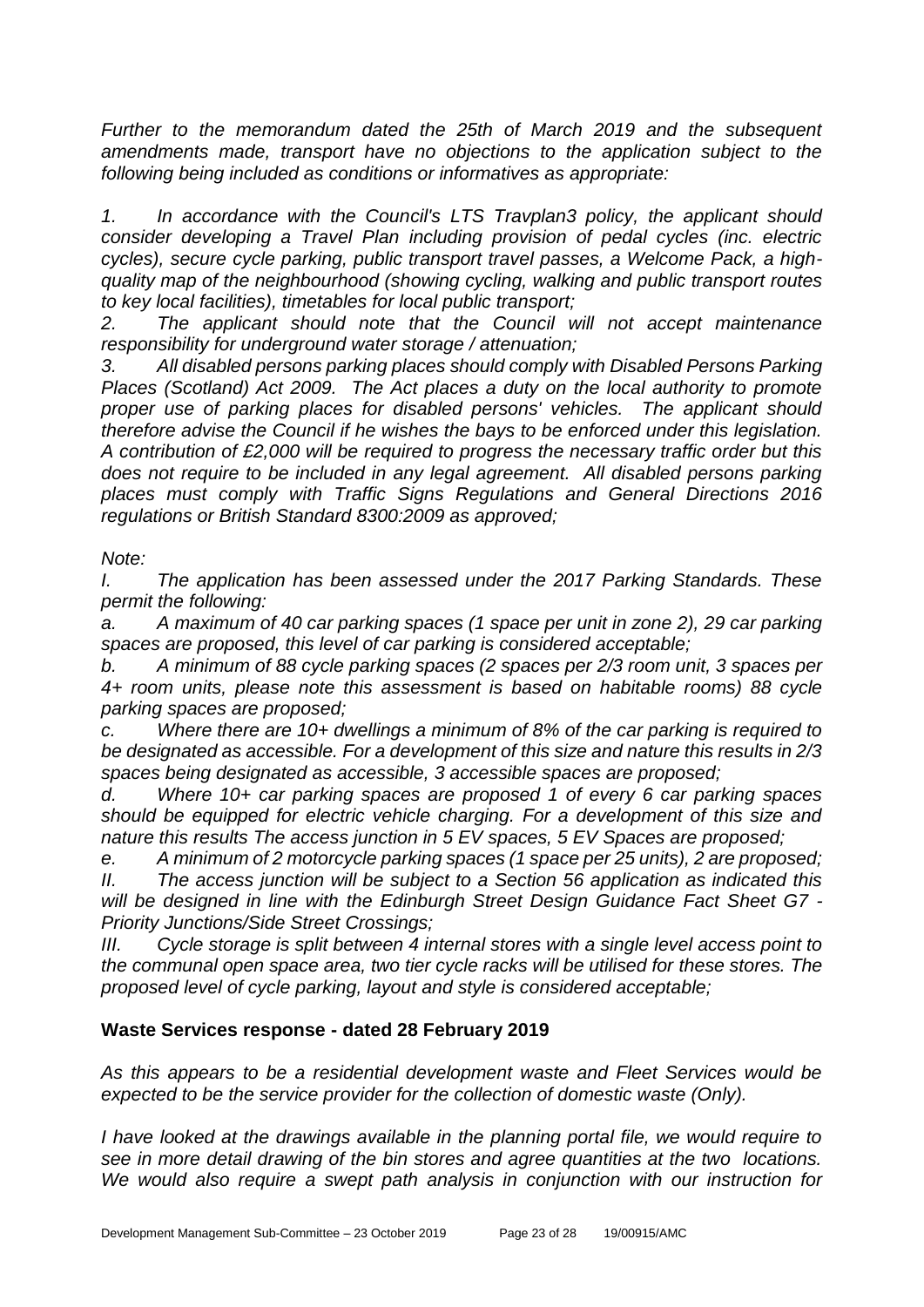*architects guidance to ensure waste and recycling requirements have been fully considered.*

*In view of these factors I would ask that the Architect/developer contact myself directly Trevor.kelly@edinburgh.gov.uk or Waste Services on 0131 608 1100 at the earliest point to set up a meeting to agree their options so that all aspects of the waste & recycling service are considered*

### **Leith Harbour and Newhaven Community Council - dated 2 April 2019**

*I am submitting this response on behalf of Leith Harbour and Newhaven Community Council (LHNCC) giving our unanimous support in principle for the above Planning Application.*

*There are, however, concerns that have been raised. These have been discussed with Callum Fraser of Holder Planning, and he is aware of their inclusion in this response.*

#### *Transport assessment and Environmental statement*

*These are deemed 'N/A' in the Planning Application, Checklist (page 9). Although this is acceptable for AMC status applications, LHNCC is aware that there has been a great deal of development within Western Harbour, resulting in a need for updating of these reports. It is proposed (19/00915/AMC) that Central Street Junction with Sandpiper Drive should be activated, but this only adds to the argument for updating reports on above.*

#### *Health safety*

*There is a query in relation to the NE section of the site's proximity to ASDA Petrol Station. Are there regulations regarding this?*

#### **SEPA response - dated 27 February 2019**

*On your reason for consultation list/sheet, you have not completed the specific reason for consulting us, and the scale and nature of the development falls below that on which we provide site-specific advice.*

*This consultation is below the threshold where we would provide bespoke advice. Please therefore refer to SEPA standing advice for planning authorities and developers on development management consultations.*

*If, after consulting this guidance, you still require our comment on some site specific issue which is not adequately dealt with by the standing advice, then we would welcome the opportunity to be re-consulted. Please note that the site specific issue on which you are seeking our advice must be clearly indicated in the body of the consultation email or letter.*

*Further information on our consultation arrangements generally can be found in How and when to consult SEPA.*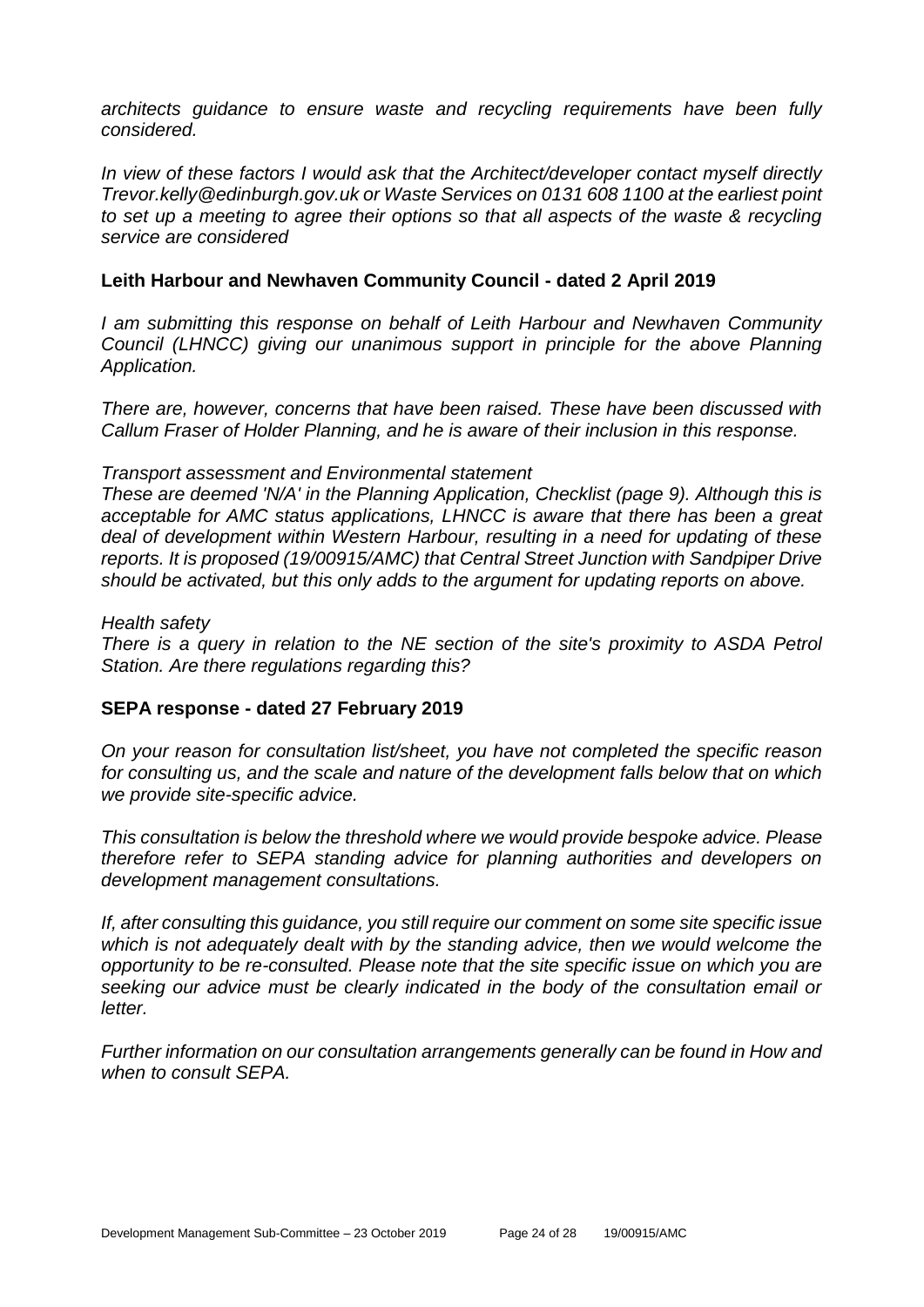## **Scottish Water response - dated 1 March 2019**

*Scottish Water has no objection to this planning application; however, the applicant should be aware that this does not confirm that the proposed development can currently be serviced and would advise the following:*

#### *Water*

*- There is currently sufficient capacity in the Marchbank Water Treatment Works. However, please note that further investigations may be required to be carried out once a formal application has been submitted to us.*

### *Foul*

*- There is currently sufficient capacity in the Edinburgh PFI Waste Water Treatment Works. However, please note that further investigations may be required to be carried out once a formal application has been submitted to us.*

*The applicant should be aware that we are unable to reserve capacity at our water and/or waste water treatment works for their proposed development. Once a formal connection application is submitted to Scottish Water after full planning permission has been granted, we will review the availability of capacity at that time and advise the applicant accordingly.*

### *Infrastructure close to boundary*

*Scottish Waters Records appear to show proposed infrastructure within your site. Please note that Scottish Water records are indicative only and your attention is drawn to the disclaimer at the bottom of this letter. This is believed to be pipework that you as the developer are proposing to lay for this development. If this is not the case please submit plans/drawings to indicate the position of the new infrastructure. All due care must be taken when working in the vicinity of Scottish Water assets, you should seek our support accordingly prior to any excavation works.*

#### *Scottish Water Disclaimer*

*"It is important to note that the information on any such plan provided on Scottish Water's infrastructure, is for indicative purposes only and its accuracy cannot be relied upon . When the exact location and the nature of the infrastructure on the plan is a material requirement then you should undertake an appropriate site investigation to confirm its actual position in the ground and to determine if it is suitable for its intended purpose. By using the plan you agree that Scottish Water will not be liable for any loss, damage or costs caused by relying upon it or from carrying out any such site investigation."*

#### *Surface Water*

*For reasons of sustainability and to protect our customers from potential future sewer flooding, Scottish Water will not accept any surface water connections into our combined sewer system.*

*There may be limited exceptional circumstances where we would allow such a connection for brownfield sites only, however this will require significant justification taking account of various factors including legal, physical, and technical challenges. However it may still be deemed that a combined connection will not be accepted.*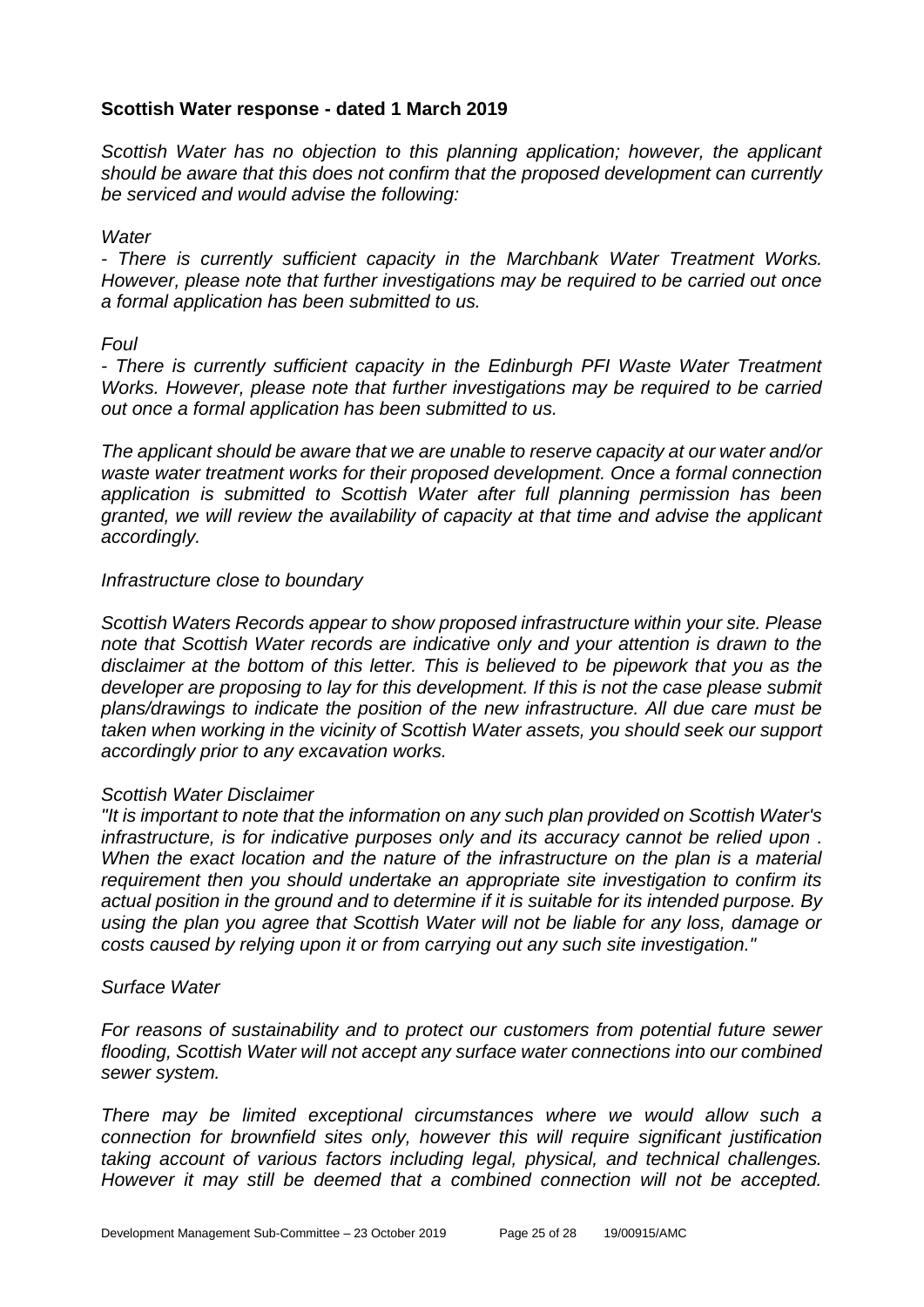*Greenfield sites will not be considered and a connection to the combined network will be refused.*

*In order to avoid costs and delays where a surface water discharge to our combined sewer system is proposed, the developer should contact Scottish Water at the earliest opportunity with strong evidence to support the intended drainage plan prior to making a connection request. We will assess this evidence in a robust manner and provide a decision that reflects the best option from environmental and customer perspectives.*

*General notes: - Scottish Water asset plans can be obtained from our appointed asset plan providers: Site Investigation Services (UK) Ltd Tel: 0333 123 1223 Email: sw@sisplan.co.uk www.sisplan.co.uk*

*- Scottish Water's current minimum level of service for water pressure is 1.0 bar or 10m head at the customer's boundary internal outlet. Any property which cannot be adequately serviced from the available pressure may require private pumping arrangements to be installed, subject to compliance with Water Byelaws. If the developer wishes to enquire about Scottish Water's procedure for checking the water pressure in the area then they should write to the Customer Connections department at the above address.*

*- If the connection to the public sewer and/or water main requires to be laid through land out-with public ownership, the developer must provide evidence of formal approval from the affected landowner(s) by way of a deed of servitude.*

*- Scottish Water may only vest new water or waste water infrastructure which is to be laid through land out with public ownership where a Deed of Servitude has been obtained in our favour by the developer.*

*- The developer should also be aware that Scottish Water requires land title to the area of land where a pumping station and/or SUDS proposed to vest in Scottish Water is constructed.*

*- Please find all of our application forms on our website at the following link https://www.scottishwater.co.uk/business/connections/connecting-yourproperty/ new-development-process-and-applications-forms*

#### *Next Steps:*

*- Single Property/Less than 10 dwellings*

*For developments of less than 10 domestic dwellings (or non-domestic equivalent) we will require a formal technical application to be submitted directly to Scottish Water or via the chosen Licensed Provider if non domestic, once full planning permission has been granted. Please note in some instances we will require a Pre-Development Enquiry Form to be submitted (for example rural location which are deemed to have a significant impact on our infrastructure) however we will make you aware of this if required.*

#### *- 10 or more domestic dwellings:*

*For developments of 10 or more domestic dwellings (or non-domestic equivalent) we require a Pre-Development Enquiry (PDE) Form to be submitted directly to Scottish Water prior to any formal Technical Application being submitted. This will allow us to fully appraise the proposals.*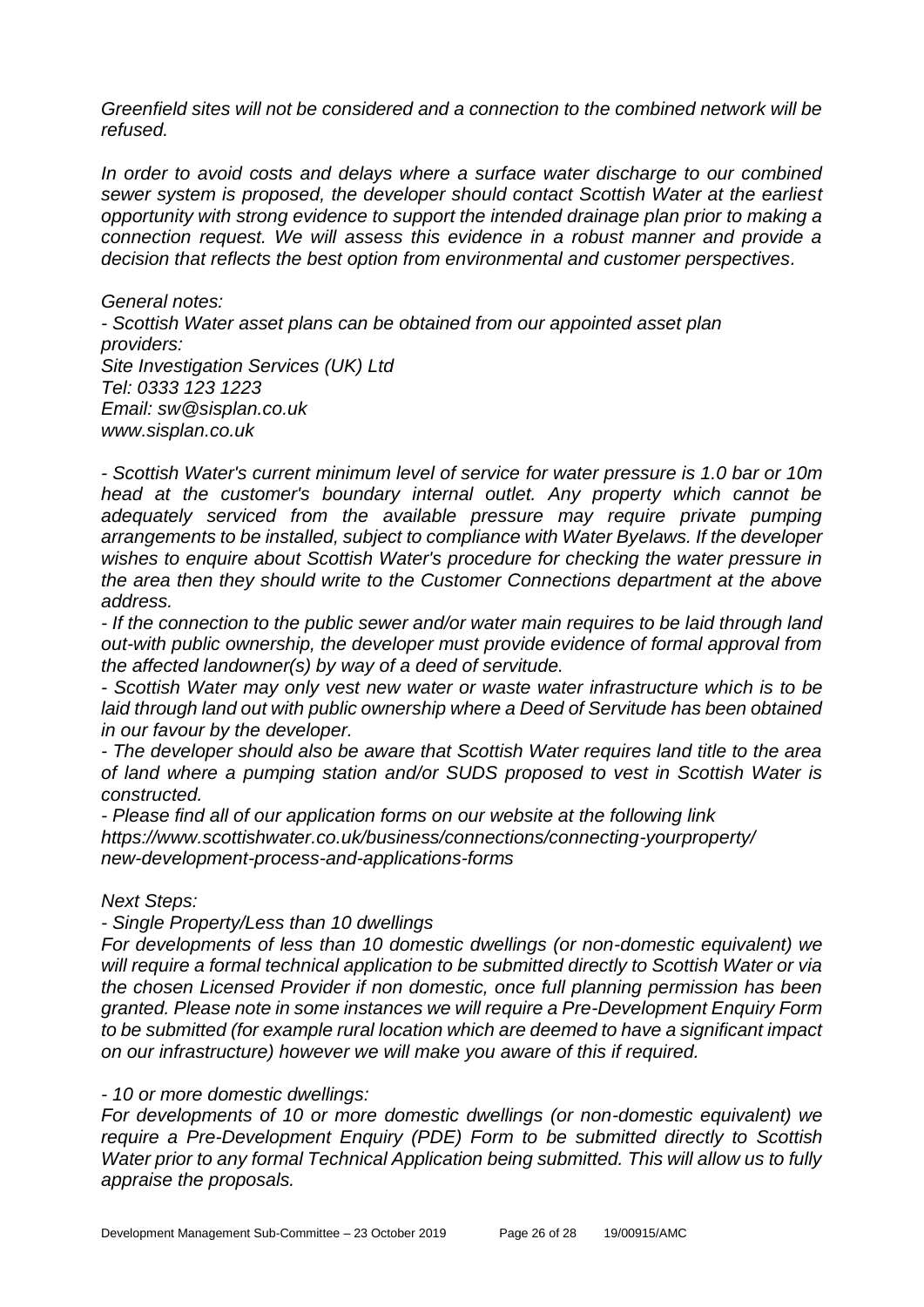*Where it is confirmed through the PDE process that mitigation works are necessary to support a development, the cost of these works is to be met by the developer, which Scottish Water can contribute towards through Reasonable Cost Contribution regulations.*

#### *- Non Domestic/Commercial Property:*

*Since the introduction of the Water Services (Scotland) Act 2005 in April 2008 the water industry in Scotland has opened up to market competition for non-domestic customers. All Non-domestic Household customers now require a Licensed Provider to act on their behalf for new water and waste water connections. Further details can be obtained at www.scotlandontap.gov.uk*

### *- Trade Effluent Discharge from Non Dom Property:*

*Certain discharges from non-domestic premises may constitute a trade effluent in terms of the Sewerage (Scotland) Act 1968. Trade effluent arises from activities including; manufacturing, production and engineering; vehicle, plant and equipment washing,*  waste and leachate management. It covers both large and small premises, including *activities such as car washing and launderettes. Activities not covered include hotels, caravan sites or restaurants.*

*If you are in any doubt as to whether or not the discharge from your premises is likely to be considered to be trade effluent, please contact us on 0800 778 0778 or email TEQ@scottishwater.co.uk using the subject "Is this Trade Effluent?". Discharges that are deemed to be trade effluent need to apply separately for permission to discharge to the sewerage system. The forms and application guidance notes can be found using the following link https://www.scottishwater.co.uk/business/ourservices/*

*compliance/trade-effluent/trade-effluent-documents/trade-effluent-noticeform-h*

*Trade effluent must never be discharged into surface water drainage systems as these are solely for draining rainfall run off. For food services establishments, Scottish Water recommends a suitably sized grease trap is fitted within the food preparation areas so the development complies with Standard 3.7 a) of the Building Standards Technical Handbook and for best management and housekeeping practices to be followed which prevent food waste, fat oil and grease from being disposed into sinks and drains. The Waste (Scotland) Regulations which require all non-rural food businesses, producing more than 50kg of food waste per week, to segregate that waste for separate collection. The regulations also ban the use of food waste disposal units that dispose of food waste to the public sewer. Further information can be found at www.resourceefficientscotland.com*

*If the applicant requires any further assistance or information, please contact our Development Operations Central Support Team on 0800 389 0379 or at planningconsultations@scottishwater.co.uk.*